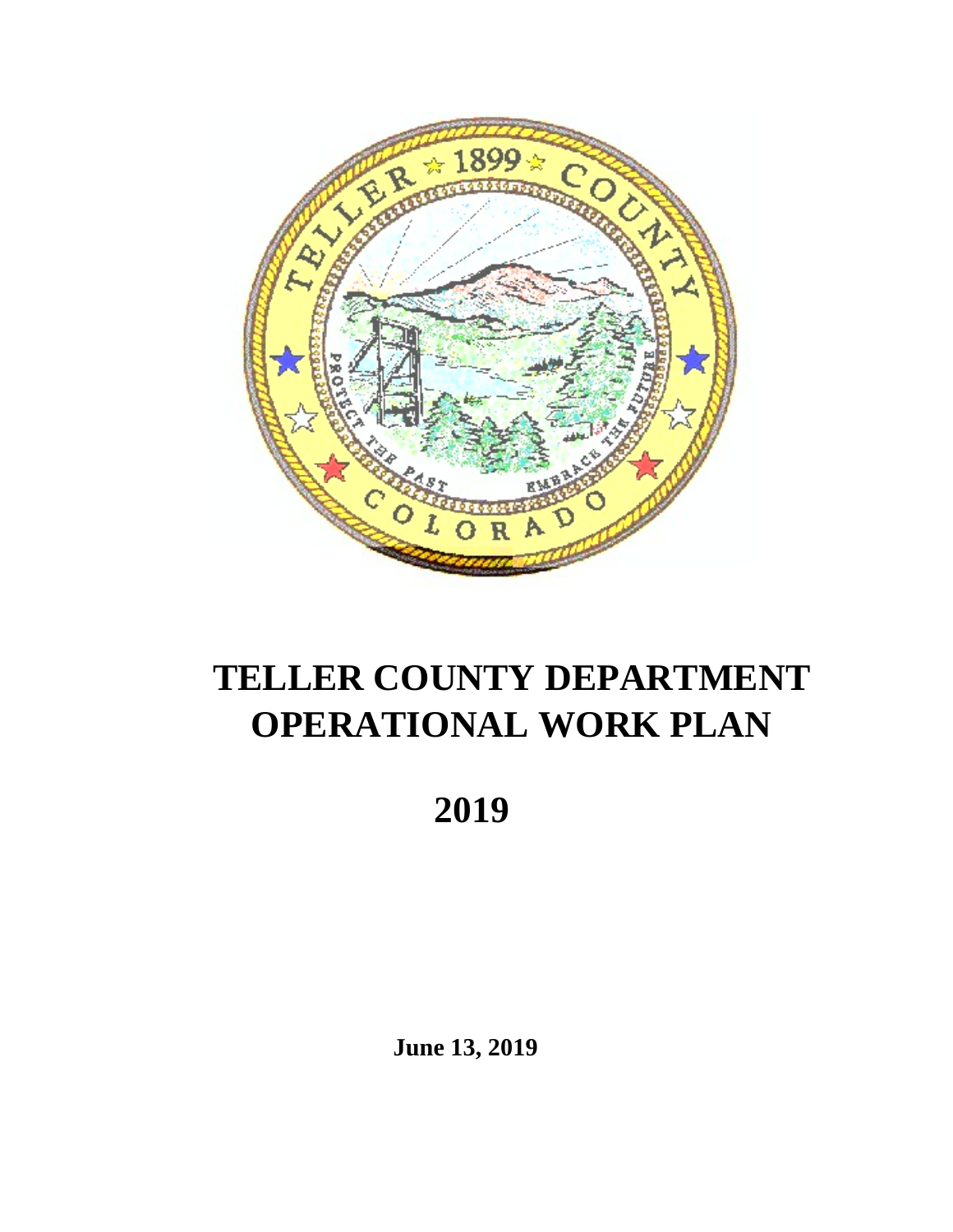# **Table of Contents**

| Vision, Mission, and Core Values               | Page 3     |
|------------------------------------------------|------------|
| <b>Board of County Commissioners</b>           | Page 4-5   |
| <b>County Administrator</b>                    | Page 5-6   |
| All Departments and Elected Officials          | Page 7-8   |
| <b>County Treasurer</b>                        | Page 8     |
| <b>Public Trustee</b>                          | Page 8     |
| <b>Finance Department</b>                      | Page 9-10  |
| Department of Public Health and Environment    | Page 10-12 |
| Department of Human Services                   | Page 12-15 |
| Sheriff's Department                           | Page 15-17 |
| <b>County Coroner</b>                          | Page 18    |
| <b>Teller County Human Resources</b>           | Page 18-19 |
| <b>Information Technology</b>                  | Page 19    |
| Public Works                                   | Page 19-21 |
| <b>Community Development Services Division</b> | Page 22-24 |
| <b>County Assessor</b>                         | Page 24    |
| <b>Clerk and Recorder</b>                      | Page 24-25 |
| <b>County Surveyor</b>                         | Page 25-26 |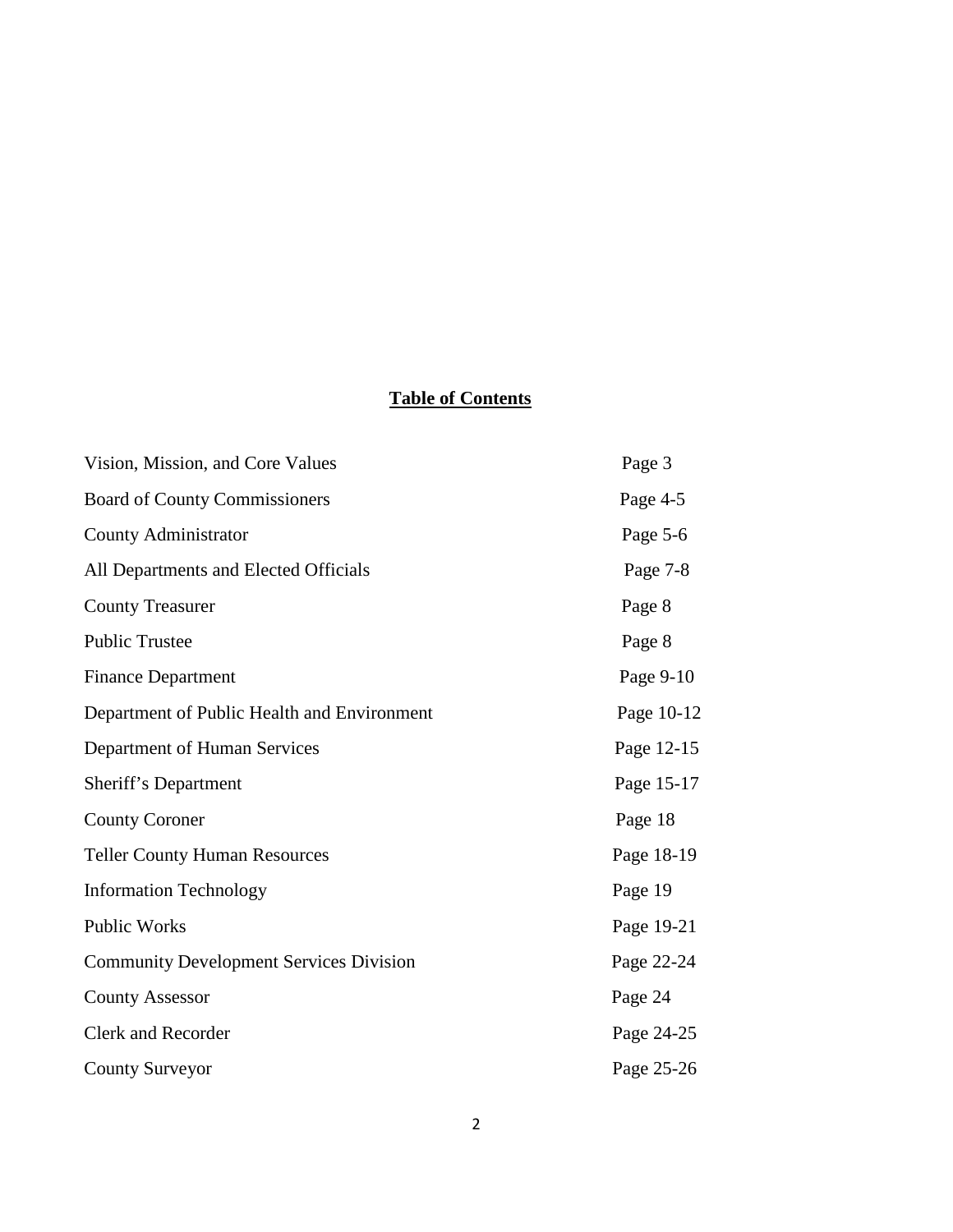Office of Emergency Management Page 26-28 CSU Extension Page 28-29

# **TELLER COUNTY DEPARTMENT OPERATIONAL WORK PLAN 2019**

*Vision: Protect the Past...Embrace the Future*

**Mission:** To promote a high quality of life for all Teller County Citizens by preserving the legacy of the past, meeting the essential public service needs of the present, and preparing for the challenges and opportunities of the future.

**Core Values: TEAMWORK SERVICE** ACCOUNTABILITY INTEGRITY FISCAL RESPONSIBILITY **TRANSPARENCY**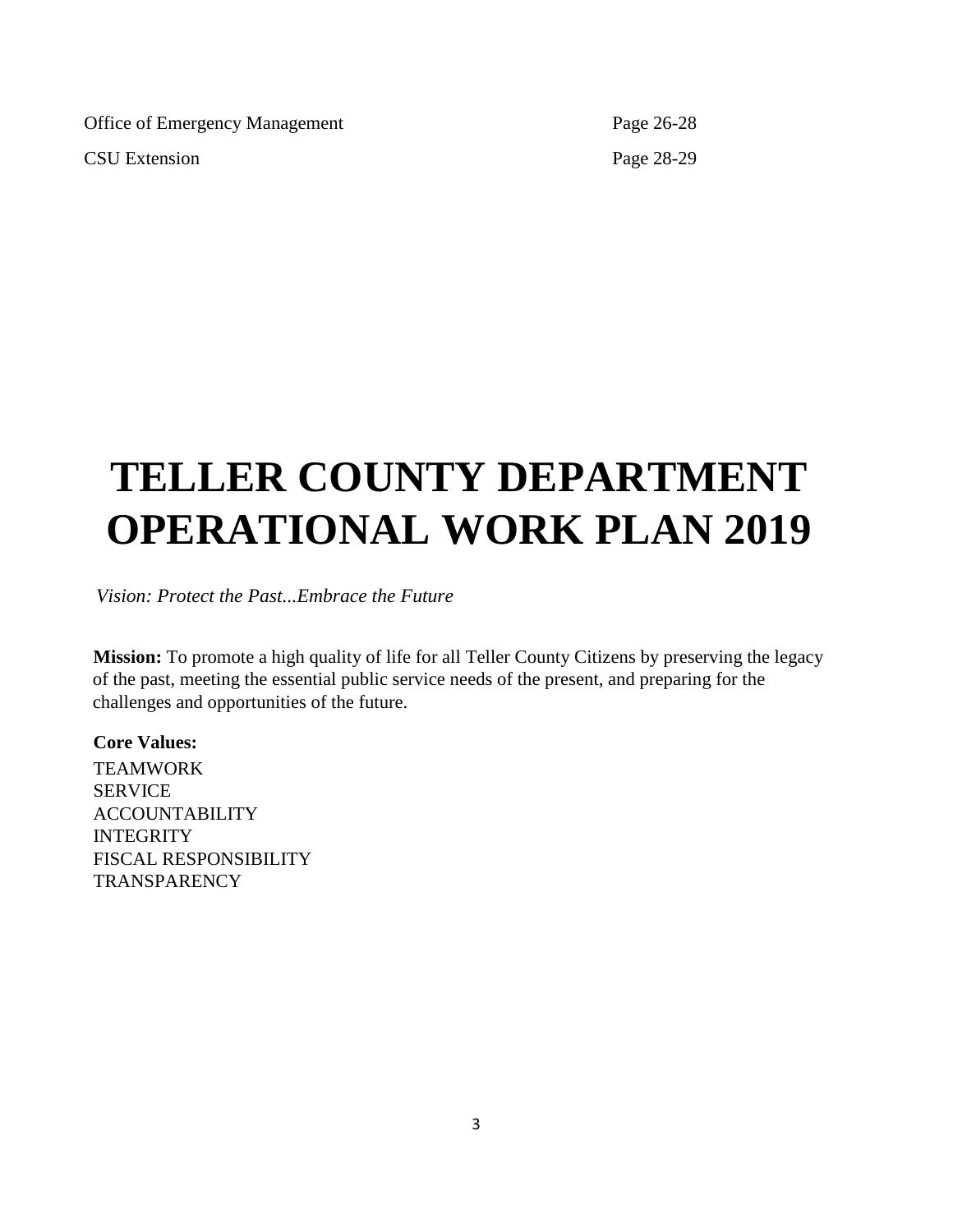# **ONGOING OPERATIONS:**

## **Board of County Commissioners (BoCC)**

- 1. Fund and support the  $4<sup>th</sup>$  Judicial District Attorney's office as required by state statute.
- 2. Review and update the Teller County Capital Plan to list and prioritize longterm projects in conjunction with the annual budget cycle.
- 3. Operate boards and commissions under State Statute (such as the Board of Review, Board of Adjustment, Board of Equalization, Planning Commission, and others) to keep philosophy, communication, and efficiencies current.
- 4. Adopt ordinances and resolutions as needed as permitted in Colorado Revised Statutes.
- 5. Direct and oversee the policy, finance and oversight of county held assets.
- 6. Contract with local, state, and federal agencies for placement of inmates in the county jail.
- 7. Establish policies and procedures for the administration of county government
- 8. Grant licenses as prescribed by law
- 9. Levy taxes as provided by law; certify mill levies annually
- 10. Oversee county income and expenses; adopt an annual budget
- 11. Guide the operations of the county administrator and the departments in the administrator's span of control
- 12. Defend and protect all actions for and against the county
- 13. Fills all vacancies in county offices other than those for county commissioner.
- 14. All powers of the county government are exercised by the board of county commissioners and not an individual member
- 15. Promote forest health and citizen safety through phased fuels mitigation and education efforts with private land owners, Federal and State land managers, CSU Extension, and the Community
- 16. In addition to the County Administrator continue meetings with department heads and Elected Officials.
- 17. Continue the role of the Executive Management Team in policy development on the departmental level as needed.
- 18. Encourage local service providers to coordinate transportation resources for cost-effective service to clients in need.
- 19. Continually seek ways to advance the values of Teller County government.
- 20. Serve as fiscal agent for nonprofit organizations to strengthen the ability of these organizations to contribute to mission accomplishment.
- 21. Convene BoCC meetings which maintain the integrity of the public process through transparency in our government.
- 22. Monitor and adjust service levels provided by each department and agency to maximize operating efficiencies within available funding levels and service needs.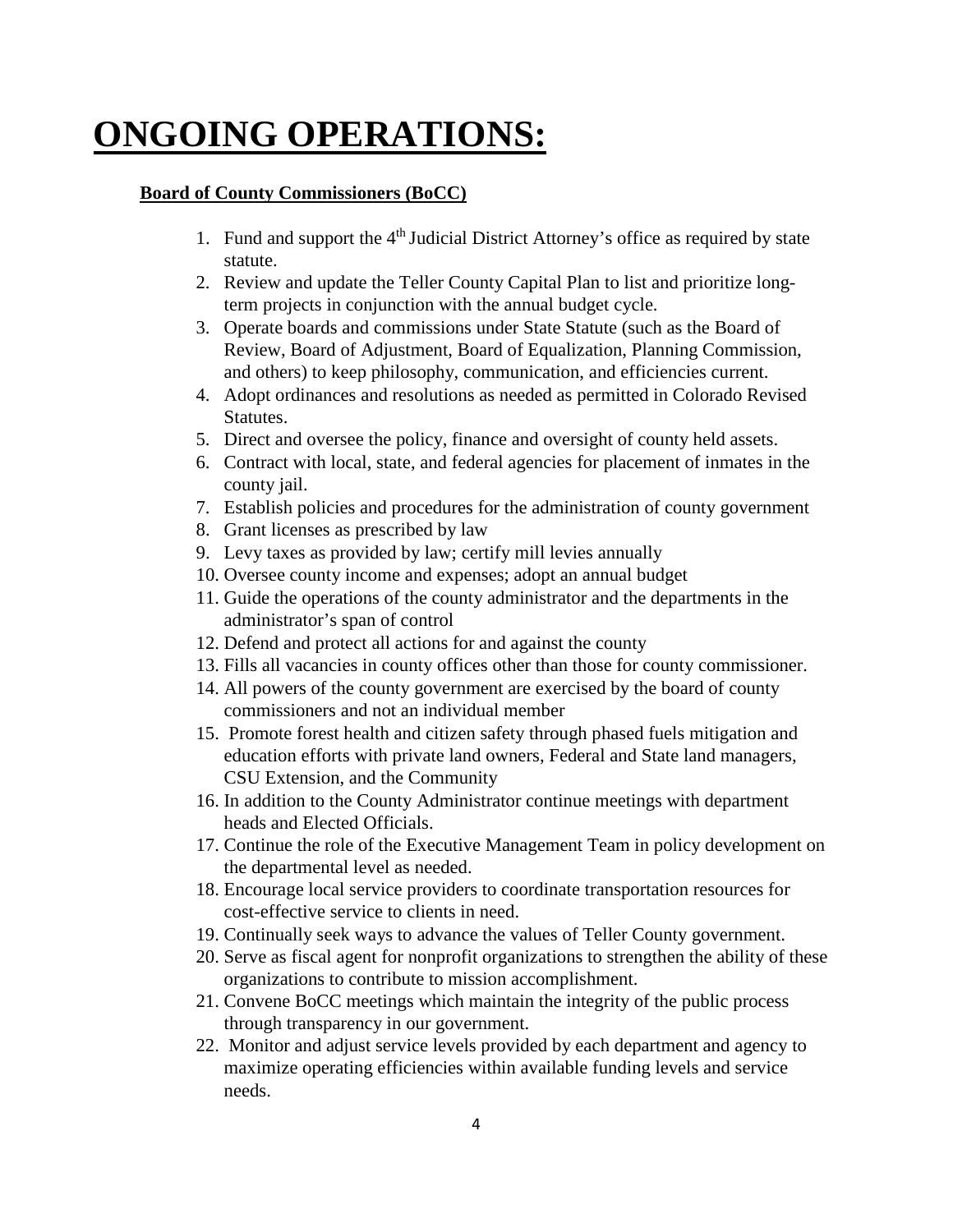- 23. Continue listening to constituent comments, suggestions and access to county commissioners in order to enhance communications, Teller County customer service, efficiency and accountability.
- 24. Represent Teller County on regional, state, and national levels to ensure optimum access to funding streams which may help meet local challenges.
- **25.** Support grant programs for mission essential operations that would otherwise not be funded or implemented.
- 26. Support essential services to Teller County's senior population through essential services, programs and opportunities in Teller County.
- 27. Support the existing and growing Veteran essential services, programs and opportunities in Teller County.
- 28. Exercise oversight over Teller County land use regulations and policies in order to support responsible growth.

## **County Administrator**

- 1. Continue leadership team meetings to develop and implement recommendations facilitating effective, two-way external communication, including research of costs and benefits of non-traditional media.
- 2. Provide oversight and coordination with County Attorney. Ensure tracking mechanism is in place for departmental and elected office legal costs and conduct pattern analysis for cost benefit.
- 3. Provide administrative support as required to sustain County-wide operations, including implementation of policies set by the Board of County Commissioners and other Elected Officials; direct support to the Board of County Commissioners, contract review, support for mill levies, administration of grants, support for strategic planning, maintenance and update of insurances, bonds, and office equipment, filing, preparation for and support of meetings and visits, and other associated tasks.
- 4. Apply a set of weighted criteria anchored in measurable performance metrics for objective assessment of supplemental budget initiatives and to encourage productive participation in the budget process by all department heads and elected officials.
- 5. Refine all aspects of the budget and adjustments process to reflect County priorities, policies and fiscal timing**,** as well as funding, resources, and communications methods.
- 6. Promote forest health and citizen safety through phased fuels mitigation and education efforts with Coalition for Upper South Platte (CUSP), private land owners, Federal and State land managers, CSU Extension, and the Community.
- 7. Support the Capital Improvement Plan (CIP) Committee as an integral part of the budget process.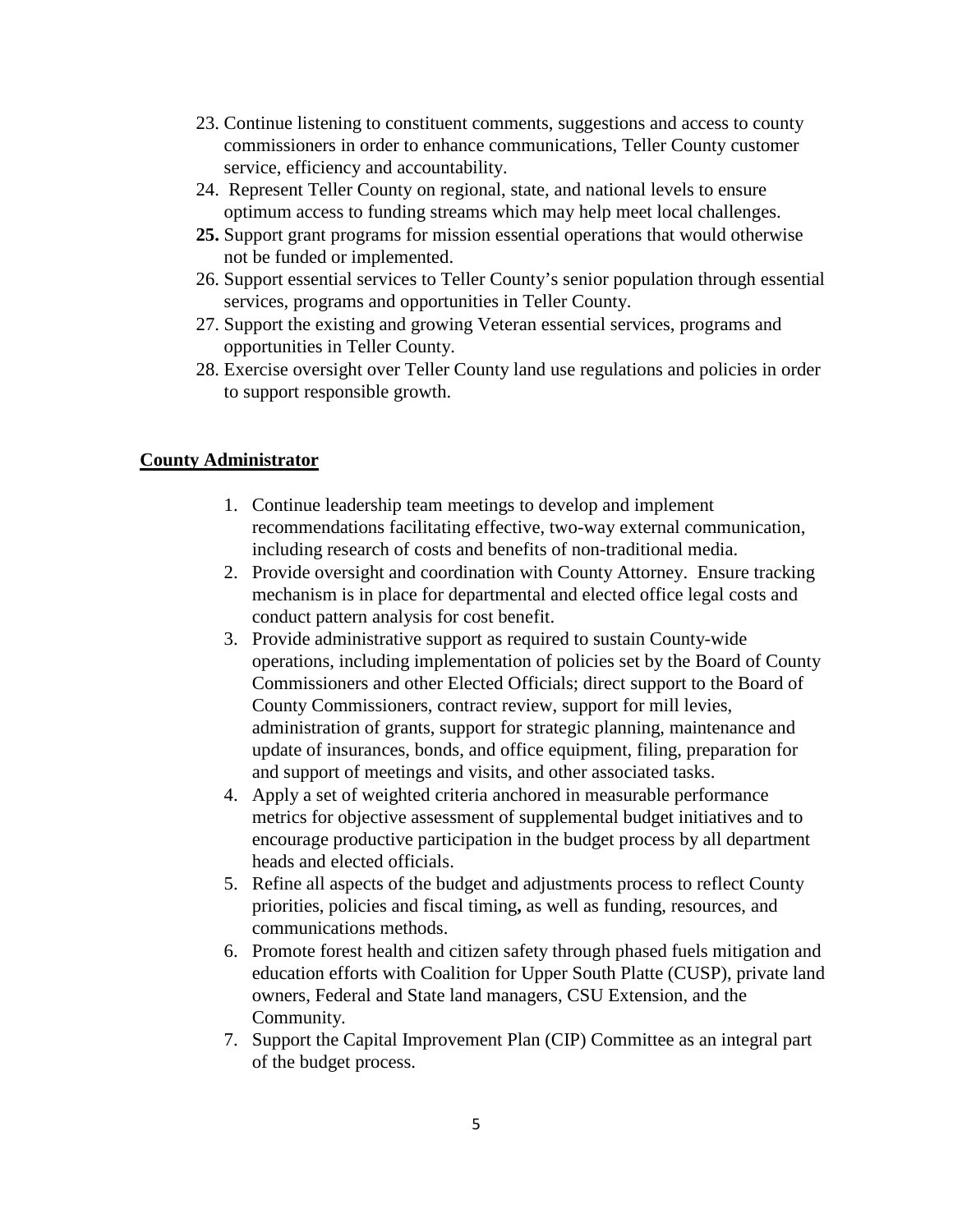- 8. Continue cost analysis of personnel-related expenses in order to provide the most competitive employee benefits package possible while reflecting County priorities and funding resources.
- 9. Monitor and adjust service levels provided by each department and agency to maximize operating efficiencies within available funding levels and service needs. Ensure any adjustments to service levels are transparent to Teller County residents.
- 10. Ensure all departments develop and use supplemental work plans and other analytical tools to set internal priorities, adjust staffing levels, eliminate duplication of effort, consolidate or restructure operations to achieve cost savings and to avoid funding shortfalls.
- 11. Ensure all Departments fully understand their responsibilities and roles in crisis response and emergency management and that periodic education, training, and practice of those roles occur.
- 12. Support current grant programs for mission essential operations that would otherwise not be funded or implemented. Support essential services to Teller County's senior population through the Community Service Block Grant (CSBG) transportation grant, participation in Pikes Peak Area Council of Governments (PPACG), include the Pikes Peak Area Agency on Aging-PPAAA, and the Senior Meal Program, as funding allows. Ensure presentation of an annual report to the BoCC on the impact and effectiveness of these programs.
- 13. Continue customer comment and improvement suggestion programs in all departments to enhance customer service and efficiency
- 14. Work with key players to develop recommendations for environmentally sound, appropriate, and feasible initiatives which contribute to accomplishment of the Teller County mission, identify potential funding sources for those initiatives, assign responsibility and oversight for grant development, and determine milestones for grant initiation and submission.
- 15. Continue the use of cost-benefit analysis (CBA) for development, submission and implementation of outside grants to both benefit the operations of individual departments/Elected Officials while remaining in compliance with established County policies and procedures.
- 16. Revitalize the use of cost-benefit analysis (CBA) for development, submission, and implementation of outside grants in compliance with Uniform Grant Guidance (UGG) to both benefit the operations of individual departments/elected officials while remaining in compliance with established County policies and procedures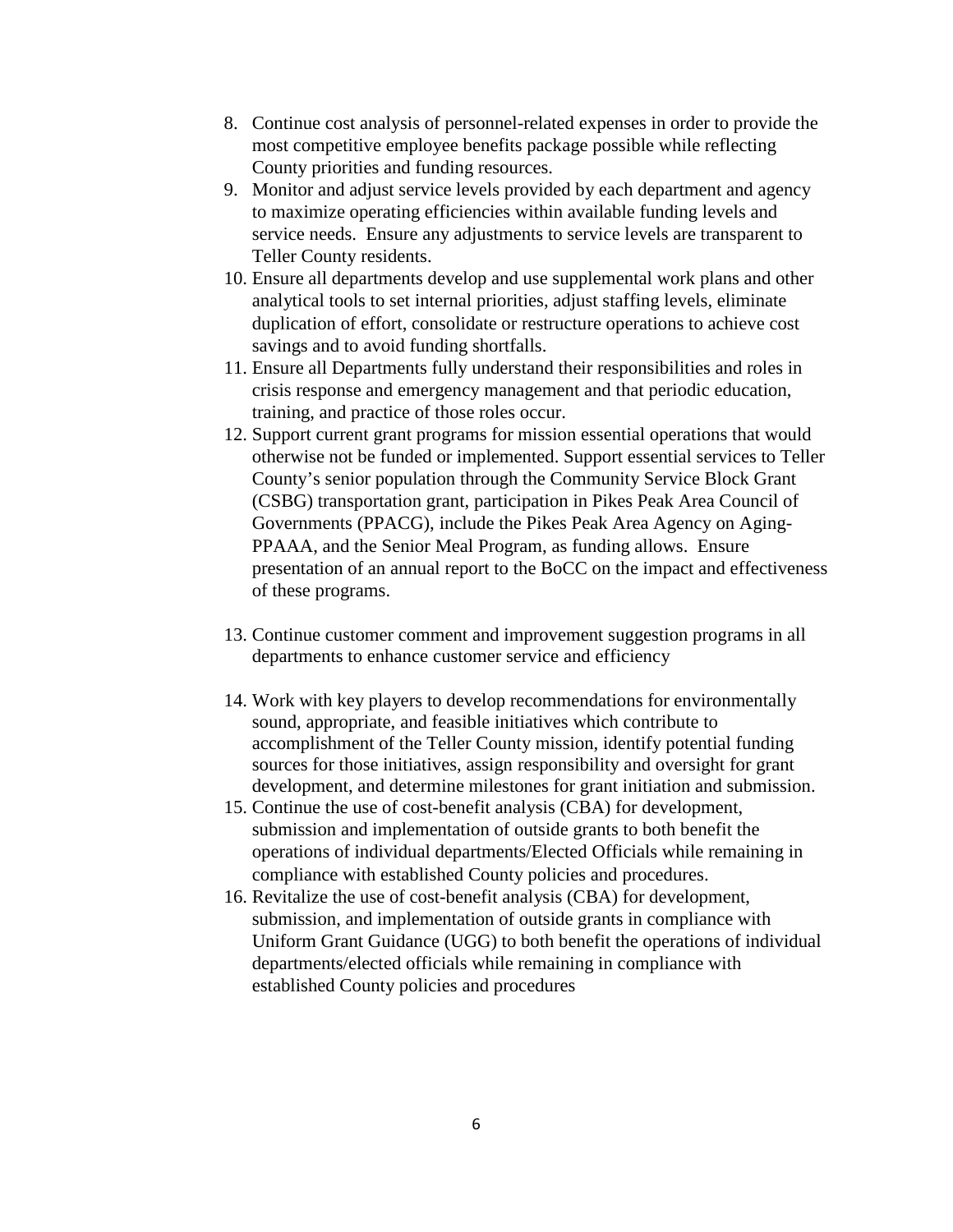# **All Departments and Elected Officials**

- 1. Strategic Planning Operations:
	- a. Each Department annually review the Teller County strategic plan and supporting work plans for short term and recurring relevancy, and to focus financial priorities. Any additions to the plan will be submitted to Admin for review and consideration of the BOCC by February  $28<sup>th</sup>$ . The annual review should consider new or pending regulations, laws or guidelines, technology advances, aging equipment fleets and facilities, environmental changes, trends reported or observed as a result of measurable metrics, or in response to safety and changes in risk.
	- b. At the Beginning of the  $2<sup>nd</sup>$  year of each Elected Official's term, Elected Officials will review the strategic plan to assure direction of Elected Official goals and objectives for their offices
	- c. Cycling on the BoCC 2nd year term of office (every 2 years) each department will review and update the Teller County Strategic Plan in depth, and in cooperation with the BOCC.
	- d. Each Department will submit their changes to Admin for consideration of the Board of County Commissioners by February 28<sup>th</sup> of each year.
- 2. Develop or update written continuity manuals to ensure essential processes continue without interruption in the absence the primary persons performing these functions and/or the facilities in which the functions normally occur.
- 3. Cross train employees to help ensure the continuity of critical functions throughout Teller County government. Conduct succession planning and identify a deputy or subordinate who functions in your absence without disruption of essential departmental services. Ensure the development of policies and procedures guides for each essential function.
- 4. Conduct performance appraisals as an aid to mentorship and in the retention of high quality employees.
- 5. Provide prompt and courteous assistance to the public, external entities or other departmental customers regarding requests for documentation, general information, and research to answer specific queries.
- 6. Use periodic surveys to identify public demand for programs and services and incorporate input from advisory board meetings so that operations reflect community desires and needs.
- 7. Obtain input at county, regional, and state levels to help determine direction and focus.
- 8. Focusing on website communications, continue to provide information concerning County processes, issues, and status and through media articles, brochures, and presentations at local, regional, state, and national forums, highlighting quality programs with demonstrated results (including capacity building), to increase the probability of receiving grants and recognition.
- 9. Attend public meetings such as those held by Home Owner Associations to demonstrate the value placed on customer loyalty, to explain the methodologies behind operations and policies, and to obtain public input concerning those operations and policies.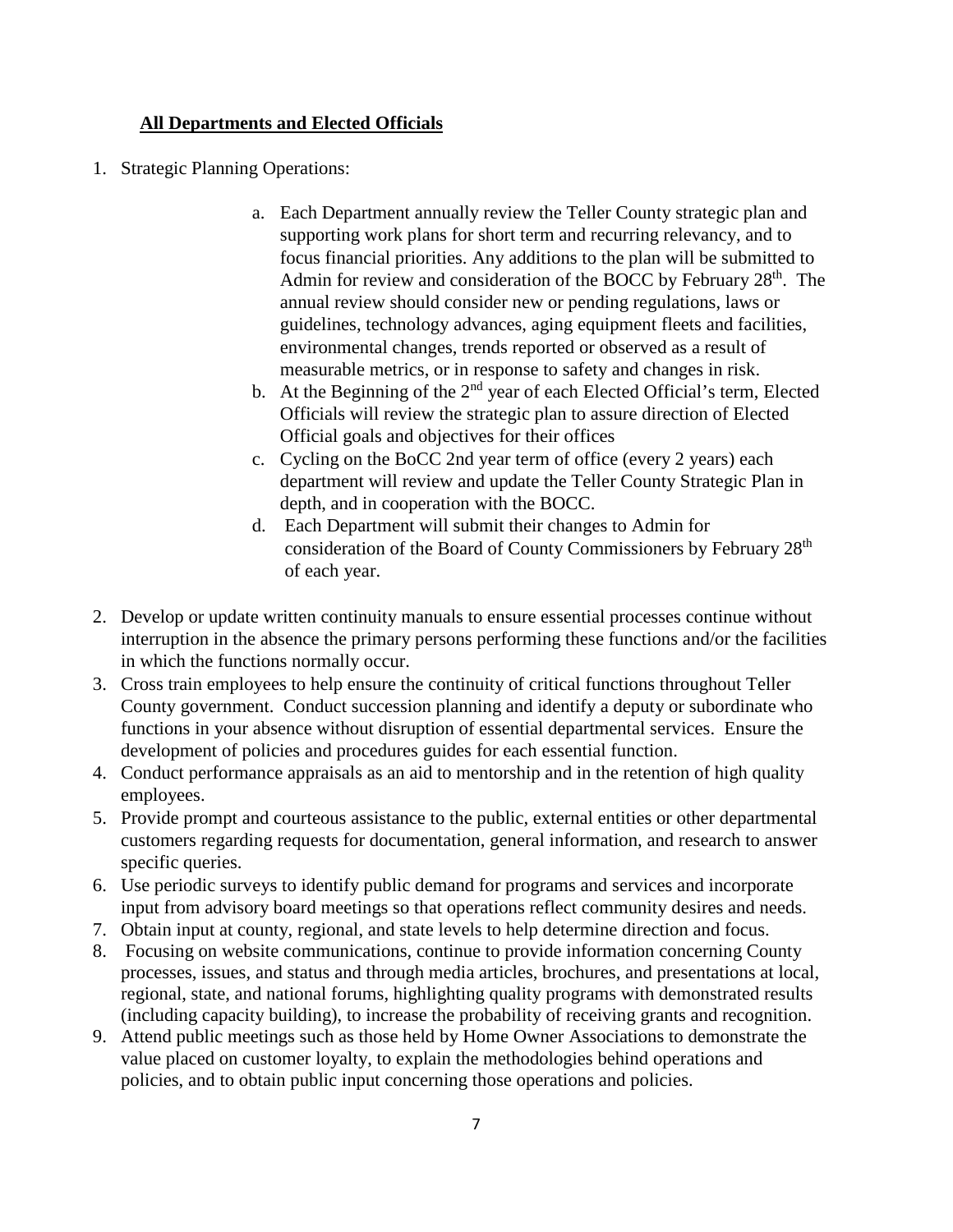- 10. Monitor and adjust service levels provided by each department and agency to maximize operating efficiencies within available funding levels and service needs. Ensure any adjustments to service levels are transparent to Teller County residents.
- 11. Continue customer comment and improvement suggestion programs within your departments to enhance customer services, efficiency and accountability. Trending data will be briefed to the County Administrator weekly and to the BoCC as situations dictate.
- 12. Develop and use supplemental work plans and other analytical tools in setting internal priorities, adjusting staffing levels, eliminating duplication of effort, and consolidating or restructuring operations to achieve cost savings and to avoid funding shortfalls.
- 13. Ensure departmental responsibilities and roles, to include individual responsibilities, in crisis or in response to emergency management situations are understood. Ensure periodic education and training occur and identify any resource shortfalls or capability gaps to the County Administrator.
- 14. Support current grant programs for mission essential operations that would otherwise not be funded or implemented within your department.

## **County Treasurer**

1. All monetary operations necessary for uninterrupted mission accomplishment, including billing and collection of all County tax accounts, researching and updating customer addresses (in partnership with the Assessor's Office), disbursement of collected taxes, maintenance and redemption of all tax liens as part of annual tax lien sale, maintenance of the County's monetary investments and bank accounts (clearing and tracking of all deposits, balancing and reconciling accounts, and entering and clearing of warrants), processing of abatements from the Assessor's office, providing monthly and semi-annual reports to the BoCC, and participating in outside audits.

2. Continue to emphasize efforts to streamline and revise bank operations minimizing Treasury management costs and transactions.

#### **Public Trustee**

1. Maintain all current foreclosure information and hold foreclosure auctions on a weekly basis (including permanent retention of records and maintenance of financial accounts pertaining to foreclosures), release and maintain all Releases of Deed of Trust, maintain bankruptcy records, act as Escrow Agent if required on Contract for Deeds and maintain escrow accounts, implement programs pertaining to the Public Trustee Office to keep abreast of rapidly changing laws, prepare quarterly reports for the BoCC and meet with outside auditors twice yearly. 2. Investigate areas that are not already implemented to paperless operations.

#### **Finance Department**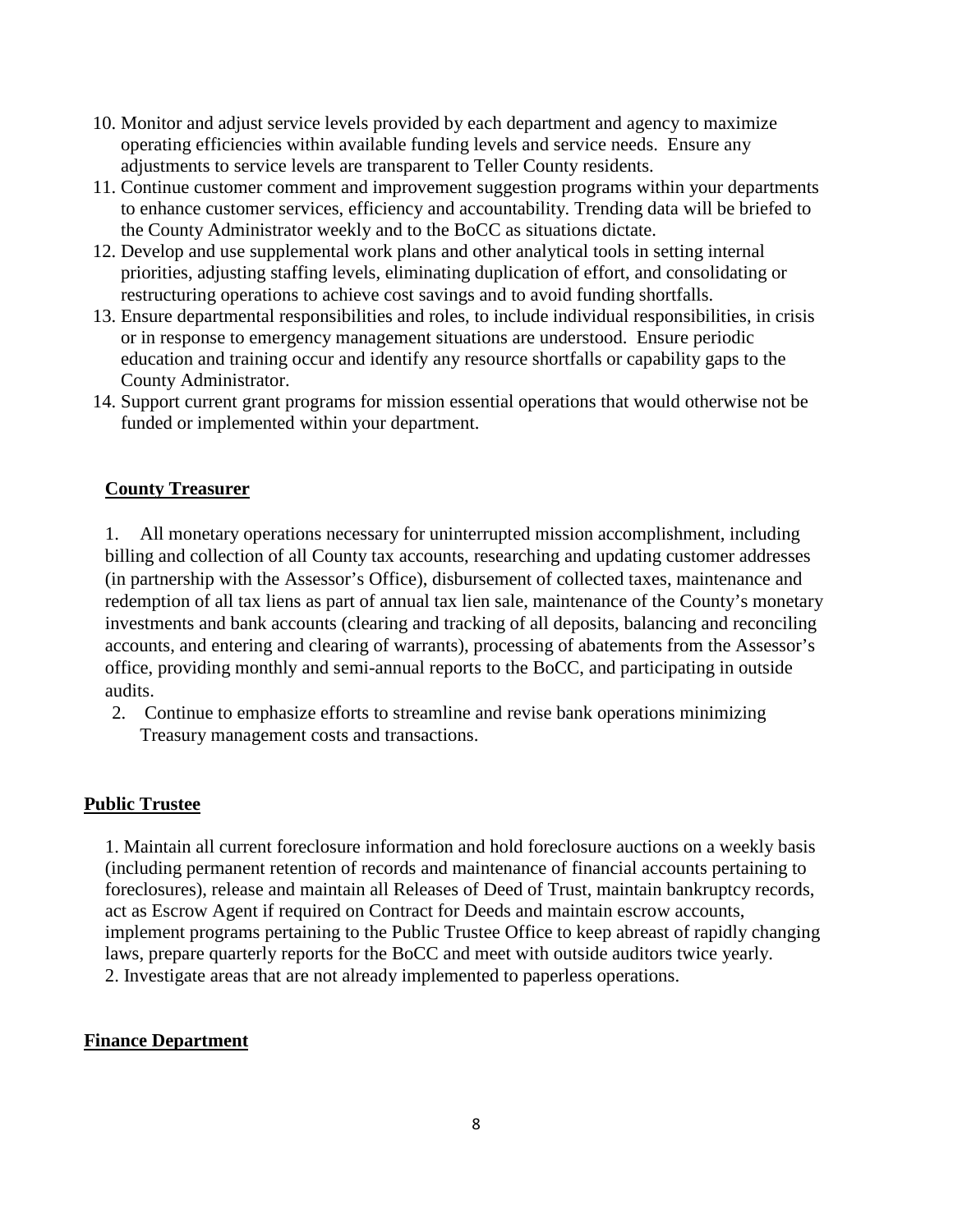- 1. Develop, implement, and maintain internal electronic processes to support the County budget process, payroll, accounts payable, cash receipts, and tracking of fixed assets.
- 2. Working with the IT department continue to increase the capability of the Finance Department to file reports, submit audit information and complete other necessary transactions electronically and transition to paperless systems.
- 3. Conduct financial operations necessary for uninterrupted mission accomplishment, including accounts payable, cash receipts, payroll, journal entries, audit, internal controls, budgeting, financial analysis, fixed asset tracking, grant tracking, reporting (including State reporting for Department of Social Services programs), and ensuring compliance with State and Federal fiscal requirements, Government Accounting Standards Board (GASB), and Generally Accepted Accounting Practices (GAAP).
- 4. Provide responsive and tailored assistance to all departments and elected officials concerning financial operations.
- 5. Provide training for employees responsible for accounting within each department and office and conduct periodic reviews for compliance.
- 6. Continue developing maximum usage of financial software, including searchable electronic record keeping system, timekeeping and various reporting options. Support all County software users to identify each users most efficient method of obtaining necessary information.
- 7. Conduct site visits to departments and offices requiring assistance with specific topics such as year-end accounting, grant and regulatory compliance, fiscal controls, budget issues, fiscal reports and reconciliations.
- 8. Develop and implement a standardized schedule of discussions on financial topics pertaining to all departments and offices (government accounting and budgeting, current budget issues, information availability, year-end processing, payroll and timekeeping, A/P processing, grant accounting, fiscal controls and others.)
- 9. Stay current on financial regulations, processes and procedural changes at State and Federal levels to determine if/how these changes will affect our County, thus improving our ability to better project and remain in compliance.
- 10. Continue training on the dynamic changing nature of State and Federal rules, regulations, computer programs and funding in regard to the Department of Human Services (DHS) and incorporate these changes into fiscal operations as required. Conduct an annual risk assessment to County programs if funding from state and federal level for DHS were modified and prepare a report for the Director of Human Services, the County Administrator and BoCC on impact to the County.
- 11. Support the Director of DHS to determine methods to maximize DHS revenues, leverage DHS funds, and lower DHS expenses wherever possible without impacting the effectiveness of DHS programs.
- 12. Continue internal audit duties and updates of procedures, including cash, grant compliance and other audits, as necessary.
- 13. Support the Clerk and Recorder to implement standardized monthly reports and procedures for the Clerk & Recorders Trust Fund and maintain reconciliations on a monthly basis.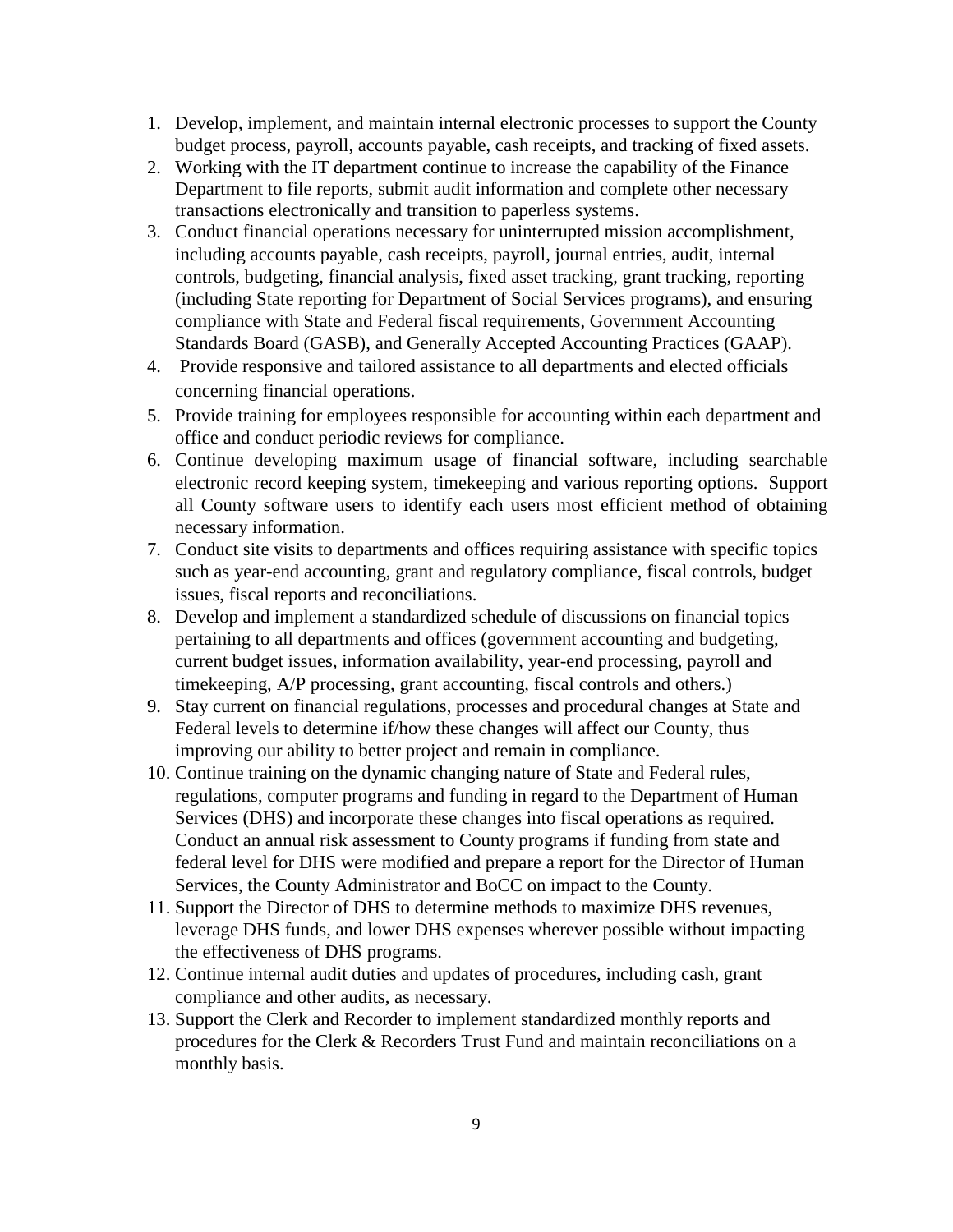- 14. Streamline financial policies and procedures and document these in a formal policies and procedures handbook to increase the efficiency of both internal Finance Department and overall Teller County government fiscal operations.
- 15. Include pertinent financial analysis in long-range County planning to ensure all programs and operations fall within projected fiscal parameters.
- 16. Ensure that all budget requests, changes, additions and developments can be identified under department sections of the Strategic plan and identify to the County Administrator if the request is contained in this plan. This will assist Departments in sound fiscal practices and restraint and keep us in line with established processes and decisions by elected officials on priorities.
- 17. Conduct the annual budget process in accordance with the schedule established in the annual budget preparation calendar.
- 18. Refine all aspects of the budget and adjustments process to reflect County priorities, policies and fiscal timing, as well as funding, resources, and communications methods.
- 19. Support the Capital Improvement Plan (CIP) Committee as an integral part of the budget process. Continue development of capability of online payments for all offices.
- 20. Reduce storage needs through destruction and retention of records in accordance with approved retention schedules.
- 21. Consider the level of Wildfire Contingency Funding during budgetary funding considerations.
- 22. Continue succession planning and training in light of aging departmental staff.

#### **Department of Public Health and Environment**

- 1. Utilize Colorado's Ten Essential Public Health Services to guide core Public Health functions.
- 2. Support and promote Colorado's Department of Public and Environmental Health plan through implementation of a current, local Community Health Improvement Plan (CHIP) through the Community Health Assessment Planning System (CHAPS) and by participating in the Colorado Association of Local Public Health Organizations (CALPHO) for statewide support.
- 3. Seek funding for population-based services, communicable disease investigations, immunizations programs, sexually transmitted infections (STI) and reproductive health education and screening, community health education and screening, chronic disease prevention and management, responses to health care concerns of an aging population, and to support nutritional health of low-income mothers and children through the Women, Infants and Children (WIC) program.
- 4. Collaborate with local agencies (schools, childcare facilities, Department of Human Services (DHS), faith-based organizations, FACT, SATURN, Build A Generation coalitions, the School Based Health Center (RE-1), primary care providers, Pikes Peak Regional Hospital, Community Partnership and others) to support health initiatives throughout the entire individual life span. Prepare an annual report to BoCC and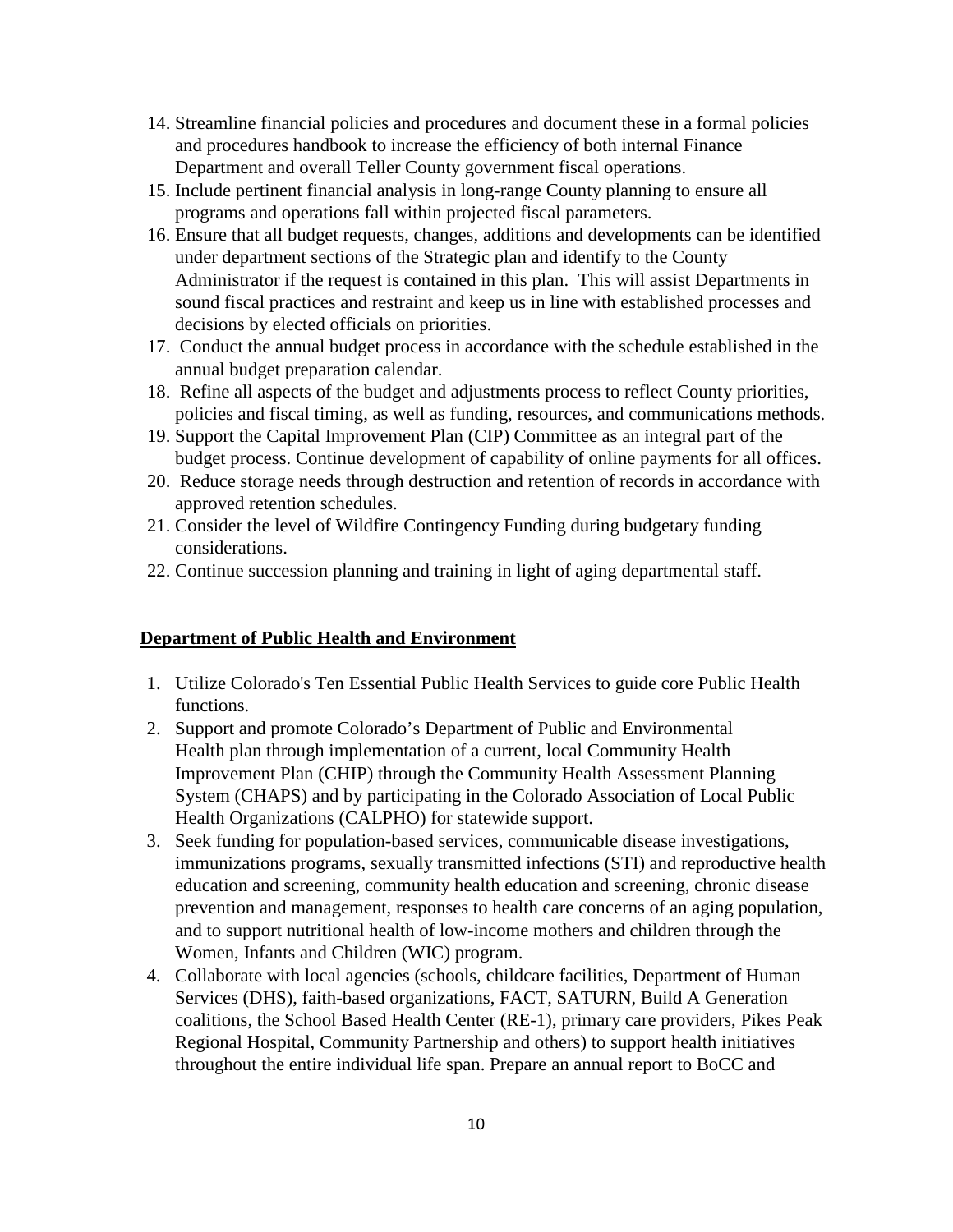County Administrator outlining trends, emergent programs or concerns impacting Teller County.

- 5. Respond to emerging health concerns and issues that negatively impact the health of Teller County citizens.
- 6. Promote healthy lifestyle choices through prevention services (such as the, STI and reproductive health services and care coordination, youth substance use prevention/Communities That Care, and immunizations), thus decreasing morbidity from preventable diseases and reducing health care costs (dollars expended through Medicare, Medicaid, and private insurance).
- 7. Promote health care access for families and individuals by supporting the implementation of the Affordable Care Act through Healthy Communities (early periodic screening, diagnosis and treatment) and other programs in collaboration with DSS, Regional Care Collaboration Organization (RCCO), Community Partnership, and primary care providers. Record and report increased caseload in conjunction with DSS to County Administrator.
- 8. Meet Federal Public Health Emergency Preparedness (PHEP) capabilities requirements with annual review and update of emergency plans and enhance the effectiveness of Public Health response to local emergencies and events by membership in the South Central Healthcare Coalition (SCHCC), and leadership of local Medical Multiagency Coordination (MedMAC) and Medical Reserve Corp (MRC).
- 9. Review and update as required a Continuity Of Operations Plan (COOP) to achieve seamless, continuous operations during disruption of normal operational circumstances and inform the Office of Emergency Management and the County Administrator of any significant changes or periodic training or to accommodate new employees.
- 10. Continue systematic workforce development, to include succession planning, possible realignment of employee responsibilities, cross-training to provide back-up for critical functions, and promotion of career development.
- 11. Develop policies and procedures for Public Health programs and ensure documentation in policy and procedure manuals and back up data base systems to support cross training and continuity.
- 12. Ensure the Health Department is operating within the guidelines of SB 194 the 2008 Public Health Act and that any deviations are made known to the County Administrator.
- 13. Investigate and respond to health and environmental problems involving Onsite Wastewater Treatment Systems (OWTS); public and private water quality; indoor and outdoor air quality; food safety; Zoonotic diseases produced by animal parasites; solid and hazardous waste disposal; public swimming pool, body art, campground, public accommodations, and mobile home and RV park complaints; and methamphetamine laboratory clean-up issues.
- 14. Ensure balance is achieved with regards to the limited staff responsible for Environmental Health between prevention and planning functions.
- 15. Conduct required inspections and licensing of restaurants, food service kitchens, schools, and childcare facilities to support the protection of public health and to meet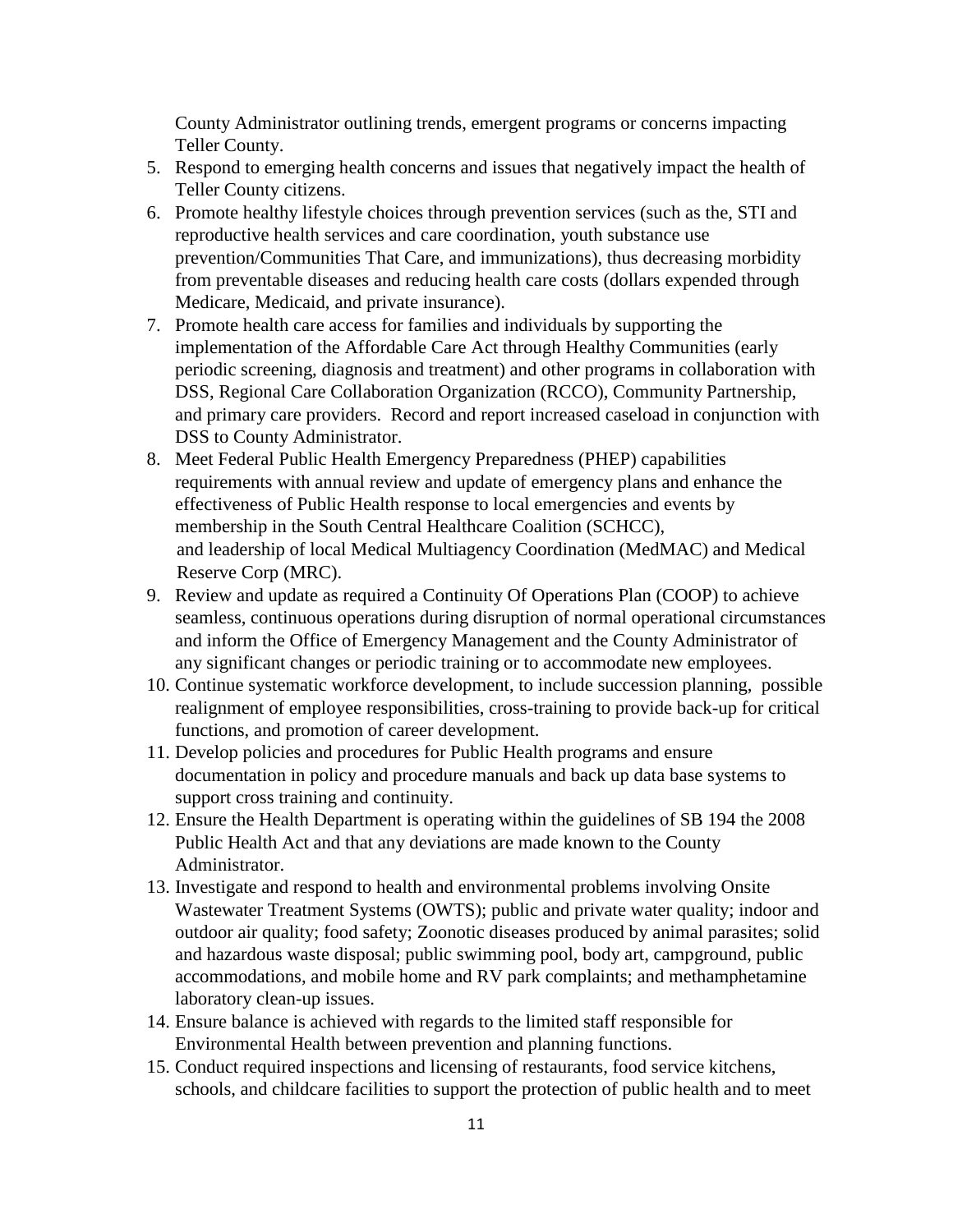the Colorado Department of Public Health and Environment (CDPHE) annual contract requirements of 80% completed inspections.

- 16. Through participation in the Colorado Association of Local Public Health Organizations (CALPHO), continue to develop an environmental Program Service Plan in compliance with Senate Bill 194. Recurring: develop core/essential public and environmental health services in compliance with statutory regulations and in collaboration with local, regional and state agencies.
- 17. Provide community health advocacy through policy and planning supported by sound needs assessments and accurate statistics.
- 18. Continue to support CSU Extension by making the radon kits provided by CSU available to the public.
- 19. Use the appropriate passive radon installation code sections when applicable in new construction, in accordance with the County's adopted Building Codes.
- 20. Through participation in the Colorado Environmental Health Association (CEHA), continue to maintain educational requirements for the National Environmental Health Association (NEHA) professional credentials, as required by Teller County.
- 21. Through participation in the Colorado Directors of Environmental Health (CDEH), continue to develop programmatic goals that promote a healthy environment within Teller County and which meet internal metrics.

#### **Department of Human Services**

Provide the following Child Welfare and Protection Services (as per the Colorado Children's Code, Volume VII) to strengthen the ability of families to protect and care for their own children (in their own homes if possible), minimize harm to children and youth, and promote stable, permanent, and nurturing living environments for children:

- **a.** 24/7 staff to receive referrals for child abuse and neglect, conduct RED (response, engage, document) team screenings on referrals, determine the track, and investigate those referrals when appropriate
- **b.** Investigation and assessment services to ensure accurate evaluation and appropriate response for each situation. Prevention Services to families that are on the cusp of becoming more involved in the Child Welfare System.
- **c.** Family Engagement Models to maintain children in family or family-like situations to support a cohesive Teller County Community.

Family preservation and reunification services (CORE services program) to maintain children in their own homes, return children to their homes from out of home placement, or to unite children with their permanent families.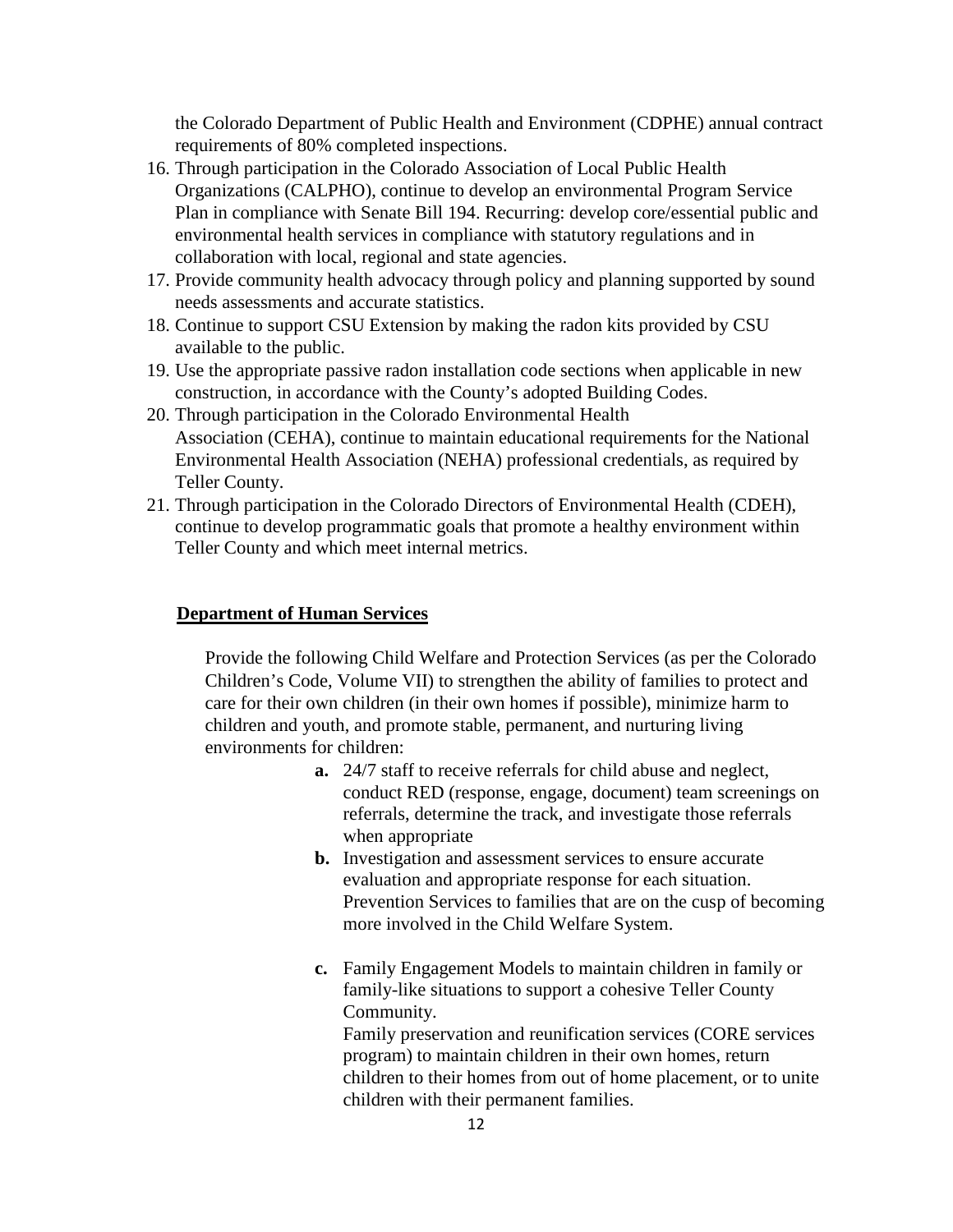- **d.** Caseworker services to ensure an effective, individualized family service plan tailored to each child's and family's needs.
- **e.** Permanency Round Tables to be held as required to find permanent connections for youth in the care of the County.
- **f.** House Bill 1451 Wraparound services in which families are full participants in planning and services delivery, and services are integrated and coordinated across agencies and programs.
- **g.** Foster family recruitment and retention to ensure that children who have been removed from the care of their parents shall be placed in a safe environment, shall not be moved indiscriminately from one placement to another, and shall have the assurance of a permanency plan.
- **h.** Kinship Care support to ensure that children who need to be removed from the care of their parents shall be placed in a kinship or kin-like environment to remain within the family or family-like setting.
- **i.** Adoption services which consider the child's age, race, ethnicity, culture, language, religion, and other needs when adoptive placement is necessary.
- **j.** Teller County Nurse Initiated Consultation and Education Program (NIICE) in which to support children, and families to obtain and to understand the medical needs.

# **ARTICLE 3.1 PROTECTIVE SERVICES FOR ADULTS AT RISK OF MISTREATMENT OR SELF NEGLECT PART 1**

#### **PROTECTIVE SERVICES FOR AT-RISK ADULTS**

Adult Protection Services to help ensure the safety and well-being of the growing number of adults who may be vulnerable to abuse and/or neglect due to physical and mental challenges

- a) 24/7 staff to receive referrals for Adult abuse and neglect, conduct RED (response, engage, document) team screenings on referrals, determine the response and investigate those referrals when appropriate
- b) Respond to the investigations in the least restrictive manner to improve independence of the client and family.
- c) Collaborative services with law enforcement agencies, medical and other service providers, and through the multi-agency Adult Protection Team.
- d) Ongoing casework services to ensure effective, individualized service plans tailored to the need of each at-risk adult.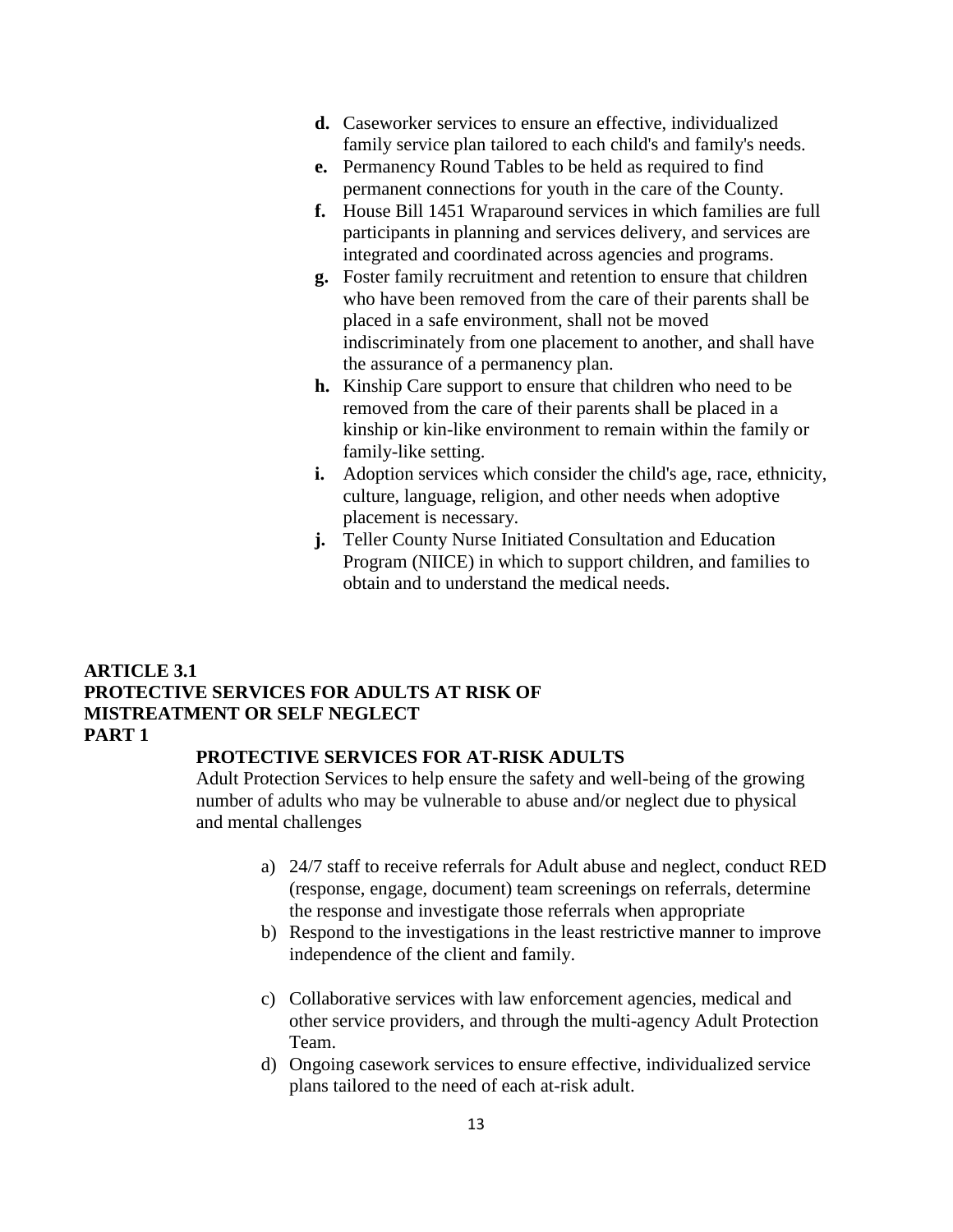- 2. Continually review asset use including County vehicles and office space to ensure confidentiality and program effectiveness and inform Director of Public Works and County Administrator of required or anticipated changes.
- 3. Provide the following public assistance programs, among others, to support the independence of families and individuals:
	- a. Supplemental Nutrition Assistance Program (SNAP Food Stamps) to assist low-income individuals and families in purchasing food.
	- b. Colorado Child Care Assistance Program, designed to help low-income families obtain Child Care Assistance while they pursue employment or advancement opportunities.
	- c. Low-income Energy Assistance Program (LEAP) designed to help lowincome individuals and families with winter heating costs.
	- d. Old Age Pension (OAP) to assist qualified low-income, elderly individuals in receiving health and medical care benefits.
	- e. Medicaid to assist low-income aged, blind, and disabled persons in meeting basic living costs.
	- f. Temporary Aid to Needy Families (TANF) which emphasizes "work first" and places time limits on basic cash assistance to the working poor.
	- g. Employment First Service which emphasizes SNAP recipients to improve their weekly income so they become less dependent on assistance
- 4. Strengthen the County's ability to support the growing number of Veterans requiring specialized services.
- 5. .
- 6. Produce media articles, make public presentations, and initiate other mechanisms to promote community awareness of the needs and unique abilities of Veterans and available services.
- 7. Continue to identify and obtain supplemental funding sources for Veterans programs within Teller County.

8. Conduct the Board of Social Services meetings as set forth by the county. In these meetings the following items will be reviewed and approved as necessary;

a. Financial Statements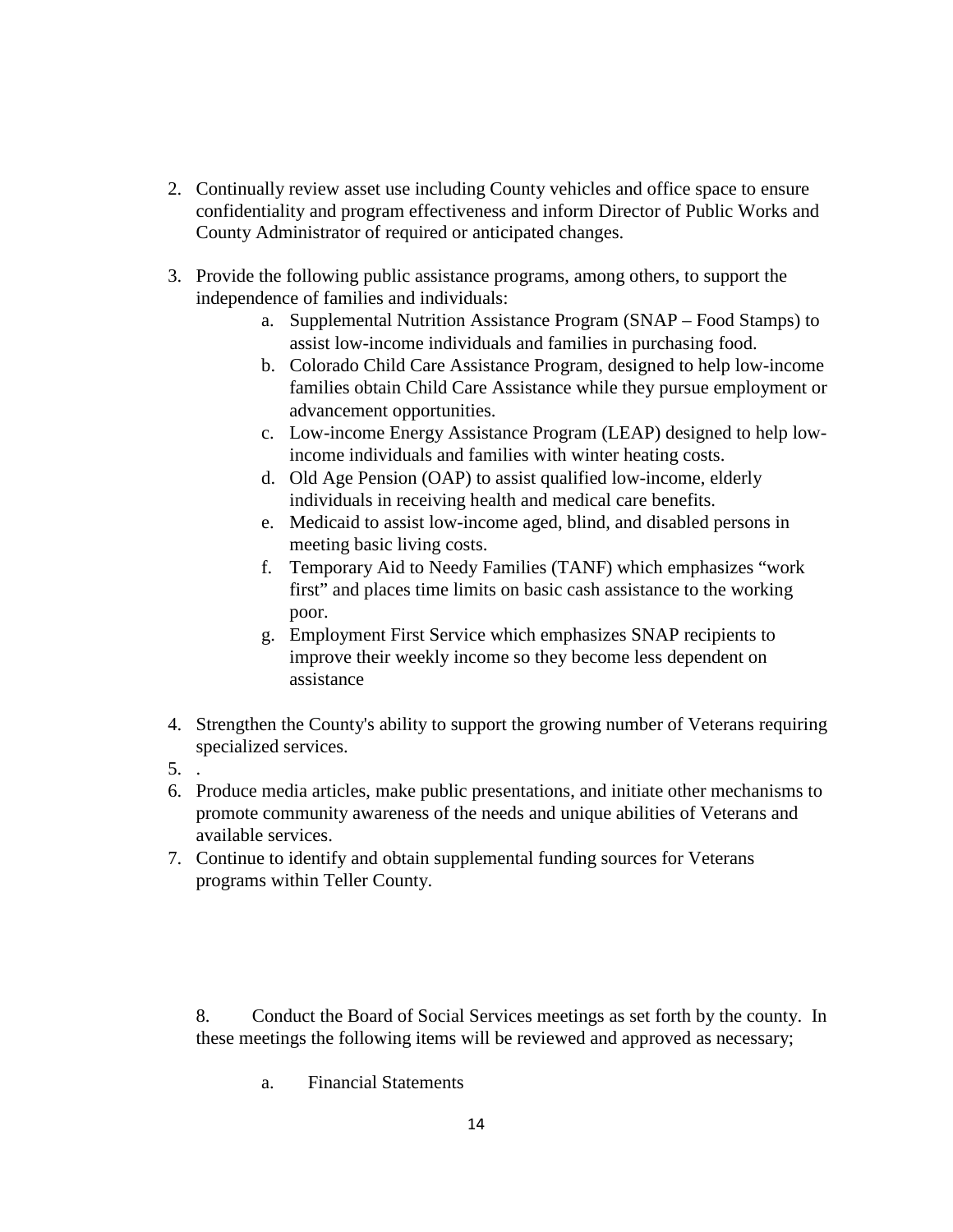- b. Policy Approvals
- c. Program reviews
- d. Other items deemed necessary

# **Sheriff's Department Law Enforcement**

# **Administration**

- 1. Provide the citizens of Teller County with the highest degree of professional law enforcement services by investing in and developing the Sheriff's Office human capital and resources.
- 2. Continue to provide effective and efficient law enforcement services to the citizens and visitors of Teller County through funding and approval for certified law enforcement deputies and noncertified agency personnel through the Board of County Commissioners.
- 3. Recruit and retain qualified individuals whose character demonstrates integrity, professionalism, and trust through promoting a work environment that fosters quality decision making, creative problem solving, and effective communication.
- 4. Ensure that command and supervisor staff employees are properly selected, mentored and developed based on the competencies and experience required to fill critical roles within the organization that enhances better service to the community.
- 5. Maintain funding for Lexipol subscription that, in collaboration with Teller County Human Resources, enables the continuous review and update of Sheriff Office policies and procedures, and ensures agency compliance.
- 6. Continue to develop methodologies to enhance the documentation and accurate accounting of Sheriff Office operating costs that support justification of the agency's annual budget requests and allocations.
- 7. Continue to seek Federal, State and local funding opportunities that assist Teller County in supplementing annual general fund budget allocations for personnel, operating resources, and capital investment projects.
- 8. Continue to enhance the knowledge, skills and capabilities of certified and non-certified personnel through implementation of annual training and exercise planning.
- 9. Maintain functionality, security, and efficiency of information technology for the Sheriff's Office.
- 10. The Sheriff's Office will establish a foundation of being fiscally responsible and cost-conscious and in making financial decisions that reflect efficient use of tax-payer and private donation dollars.

# **Operations**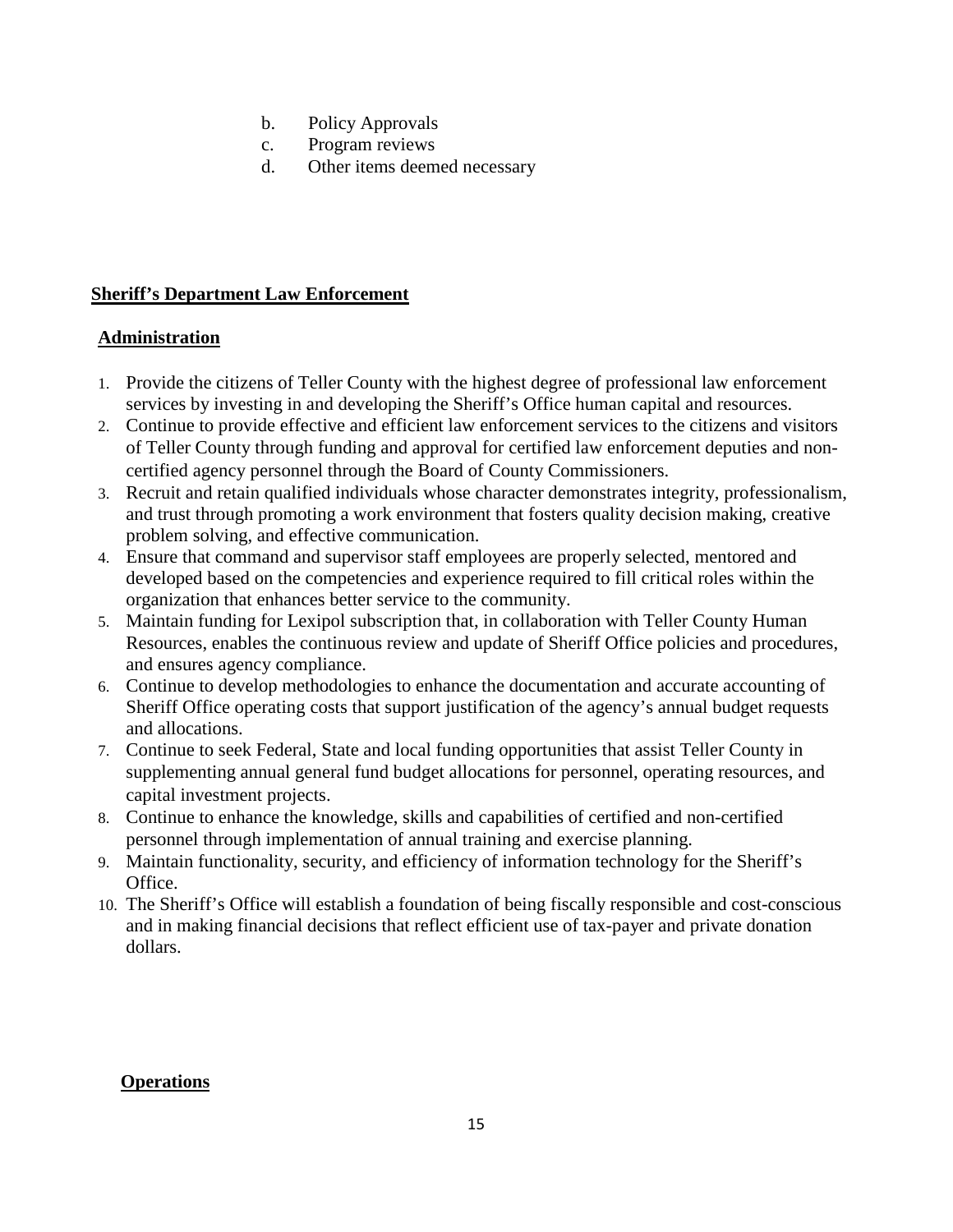- 1. Reduce crime through proactive initiatives, mission-led policing, and conducting of criminal investigations through partnerships and collaboration with Federal, State and local agencies that ensures timely response and an ensemble of technological methodologies that provides sound evidence and apprehension of criminals.
- 2. Continue to create safer Teller County neighborhoods through reducing the victimization of citizens by enhancing Sheriff's Office operations that focus on intelligence collection and data analysis that better identifies violent and property crime trends.
- 3. Enhance the Agency's ability to prevent and deter crime by inhibiting gang and cartel activities within our communities.
- 4. Suppress the introduction of illegal narcotics entering Teller County through better interdiction training for Sheriff Office Deputies through the Teller Narcotics Team (TNT) that will enhance their ability to develop better sources of information on drug trafficking.
- 5. Continue to enhance public safety through coordinated, multi-jurisdiction agency collaboration to decrease illegal diversions of prescription drugs to disrupt criminal activities; and reduce the incidence of overdose deaths.
- 6. Continue to reduce child abuse by working in collaboration with the Teller County Department of Human Services to promote family organizations within our community which work to reduce the victimization of children. Engage in the planning process of the child abuse prevention on the State and local level to network with local agencies and build relationships.
- 7. Continue to enhance public safety by making effective use of domestic violence advocate programs that can provide triage and implement 'Safety Plans' upon investigation of domestic violence occurrences.
- 8. Improve training for Senior Management and Supervisors in collaboration with County Human Resources that provides for development of innovative discipline alternatives that can replace, supplement, or complement traditional suspensions and/or discipline in the best interest of the agency. Include after-action evaluations to ensure disciplined employees take appropriate responsibilities and do not repeat actions.
- 9. Continue to develop and implement improvements to the report writing system that enables Deputies to complete investigative reports in a timely and efficient manner; and so information can immediately be synthesized for crime analysis and be made available for intelligence purposes.
- 10. Continue to improve protocols and procedures of real-time crime analysis data and intelligence reports for patrol Deputies.
- 11. Continue to reduce the crime rate in Teller County by identifying crime trends at the earliest opportunity by reviewing crime analysis reports to identify patterns, modus operandi, and persons of interest; and incorporate collection of data concerning criminal registrants and convicted felons who are repeat offenders as they are released from custody.
- 12. Maintain the readiness of an Emergency Response Teams (ERT) for enhanced response to high-risk arrest and search warrants, meth labs, active shooters, barricaded subjects, hostage situations and other high-risk incidents.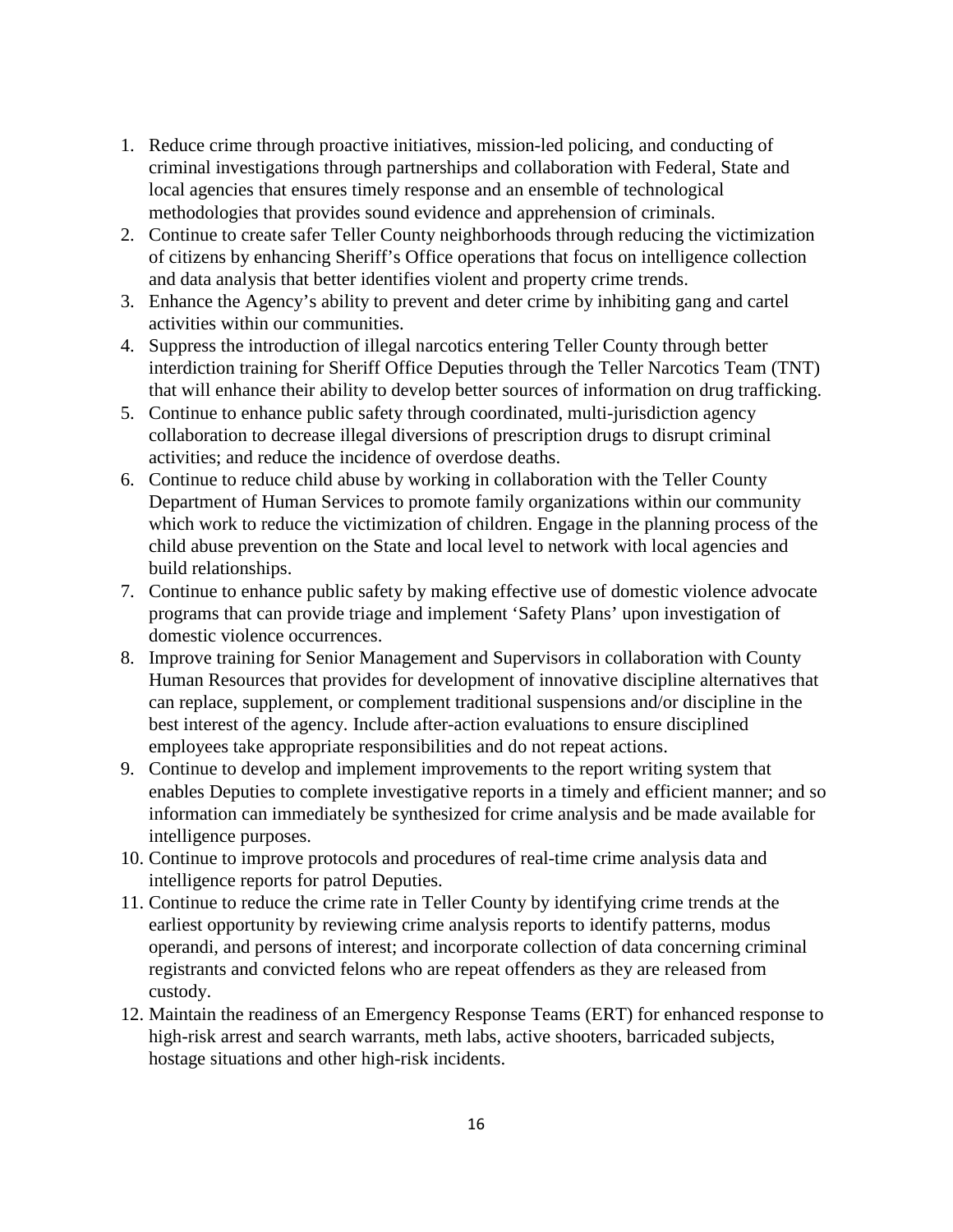- 13. Continue 24/7 patrols to address traffic complaints, accidents, DUIs, criminal mischief, burglaries, assaults, domestic violence, gaming-related incidents, required welfare checks, and all other issues that will benefit the welfare and safety of Teller County residents.
- 14. Continue to enhance Deputies safety through conducting monthly training programs including required POST compliance for firearms, vehicle operations and arrest control.
- 15. Continue Sheriff Office animal control operations, maintaining personnel, equipment, and training according to call volumes and contract services.
- 16. Continue serving of papers for civil processes, and other appropriate tasks.
- 17. Continue to work with Department of Public Works, Fleet operations to ensure effective and efficient fleet maintenance and replacement of Sheriff Office vehicles.
- 18. Continue to collaborate between law enforcement and Teller County Public Health, Teller County Department of Human Services, Office of Emergency Services, educational institutions, Home and Property Owners Associations, and local nonprofit agencies to enhance crime prevention and emergency/disaster preparedness efforts.
- 19. Continue the use of the Sheriff's Posse to perform saturation patrols as a visual deterrent involving routine traffic violations to expand the capability of Patrol Officers to focus on more serious offenses, crowd control at special events, and assist municipalities as an act of goodwill.
- 20. Continue emphasis on directed patrol of subdivisions to counter the escalating rate of burglaries/thefts.
- 21. Continue to develop a Reserve Deputy Academy Program, as funding allows, to provide additional, certified Patrol Officers to enhance agency capabilities.
- 22. Provide a School Resource Officer to be assigned to Summit Elementary for the purpose of protection of the students and engagement in the educational environment.

# **Jail**

- 1. Continue detention operations for both local prisoners and those from other jurisdictions through contract entities by increasing certified deputy staffing to provide the highest level of safety for employees and inmates; and supply all necessary equipment and training to ensure successful response to security and medical incidents to maintain inmate control.
- 2. Continue to enhance technological software and hardware resources required to improve the efficiency of jail and facility operations, and provides for the safety and security of employees, inmates and jail facilities.
- 3. Continue to develop and implement effective training of jail employee in order to stay current with technological advancements and to develop improved efficiency in operations.
- 4. Continue efforts to reduce paperwork and combine functions electronically for more efficient processing through eliminating duplicate functions that saves time per intake and release.
- 5. Continue to attempt to reduce criminal recidivism through development of faith-based, educational, and substance abuse programs.
- 6. Continue to stop introduction of contraband into the facility from visitors.
- 7. Continue to work with Department of Public Works for completion of routine equipment and facility maintenance, upgrades and repairs of the jail complex to ensure employee and inmate safety, and to prevent escapes.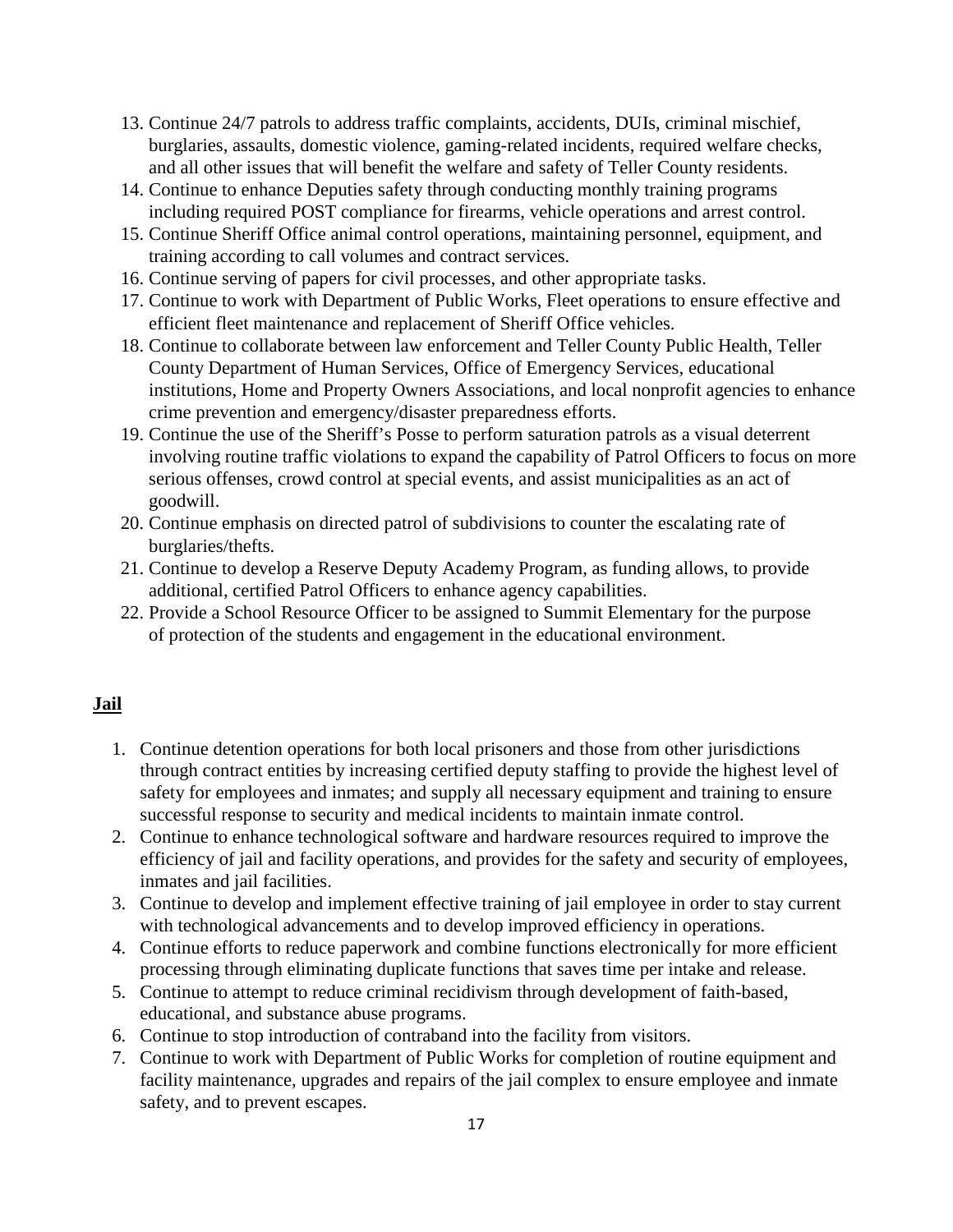# **County Coroner**

- 1. Provide the necessary services of the County Coroner with emphasis on respect for the deceased, maintaining legally defined confidentiality of the decedent's information, and providing timely, accurate information in a format which aids survivors in their grief process.
- 2. Define, refine and predict the level of service required by the increasing population and advancing age of Teller County residents.
- 3. Monitor the number of deaths in Teller County that have been properly documented to determine if there are areas of improvement that can be addressed through joint-department efforts. The Coroner's office will provide input to appropriate County departments, senior adult education, and other venues available throughout Teller County (Public Health, DHS, Senior Organizations, etc.).
- 4. Define, predict, purchase and maintain the supplies, materials, and equipment required for the proper level of service for routine deaths as well as a sudden emergent event.
- 5. Develop and maintain crucial relationships with adjacent counties and other entities to obtain shared services or necessary forensic services beyond the scope available within Teller County, promote service excellence, and to help ensure timely coordination and smooth accomplishment of service provision.
- 6. Fund and provide service excellence by funding, obtaining, and maintaining relevant certifications to all available levels (to include application of advances in medical science, knowledge of impact of societal trends, and understanding of the death process).
- 7. Provide to genetically related survivors pertinent information which may impact the health and wellbeing of the people in Teller County.

# **Teller County Human Resources**

- 1.Maintain internal and external equity in salaries, retirement, and benefits (Human Resources - HR).
- 2.Continue an annual cycle of internal and external job markets analysis by a salary consultant, using industry, state and regional salary surveys.
- 3. Refine and implement methods and tools to improve the efficiency of budget forecasting relating to salary, benefits, and retirement programs, and include consideration of these issues as part of the annual budget cycle.
- 4. Continue systematic HR Department professional development and regulatory training to better meet the County's HR needs.
- 5. Enhance the effectiveness of the Wellness Committee (including representatives from DSS and Public Health) to be advocates for wellness goals and participants in initiating programs which assist County employees in making healthy lifestyle choices and which improve morale.
- 6. Utilize the resources of appropriate insurance carriers and other cost-effective sources for workplace safety training, promoting safety, professionalism, and respect.
- 7. Promote professional development training for employees at all levels:
- a. Maintain Pay for Performance through the annual 360 degree merit cycle.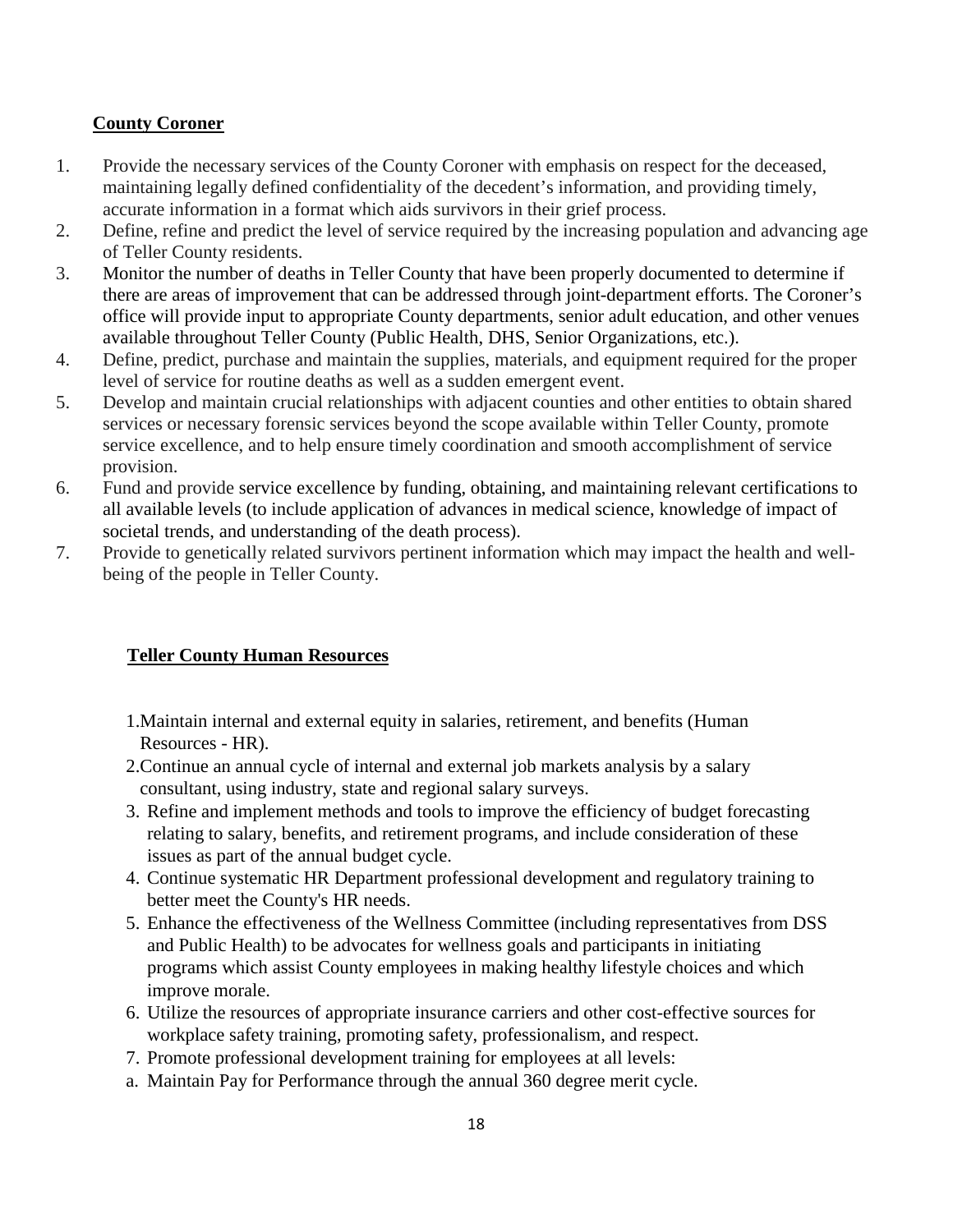- 8. Honor the service of Teller County employees both through recognition at service milestones and by recognizing significant accomplishments as they occur (BoCC and all departments/elected officials).
- 9. Provide Human Resources support as required to sustain County-wide operations, including maintaining compliance with all applicable employment laws and regulations, providing consistent documentation of HR processes, maintaining currency of staff education and training, and regularly communicating regulatory standards and changes concerning personnel and pay policies to County employees.
- 10. Continue efficient and accurate personnel-related financial reconciliations.

#### **Information Technology**

- 1. Upgrade workstations and servers including software on a  $3 4$ -year life cycle.
- 2. Provide Information Technology support for network, data backups including offsite archival of backup, e-mail including legal archival of e-mails, internet, Cyber security, and software evaluation.
- 3. Purchase computer supplies, and provide for software support and maintenance agreements.
- 4. Provide phone system support. Upgrade phone system equipment to keep phone system current. Utilize technologies to help reduce monthly costs for phone service
- 5. Maintain the Teller County website including online data for the Assessor, and County Clerk and Recorder.
- 6. Improve the efficiency of HR-related functions including annual enrollment, new hire, life event, termination processing, and job application processes.
- 7. Implement better data integration between the Assessor's Office software and Treasurer's Office software.
- **7.** Collaborate with the Colorado Department of Public Health and Environment (CDPHE) on acquisition and effect use of an electronic medical records (EMR) tool and associated billing of services.
- **8.** Conduct the once every three years Digital Ortho Photos project for the GIS.
- **9.** Continue to improve the accuracy of the GIS maps.

#### **Public Works Division**

1. Implement the overall Road Maintenance and Improvement Plan, including production and implementation of the annual annex outlining projected projects prioritized by safety considerations and based on available funding. Recommend funding increases to sustain current conditions levels in the future.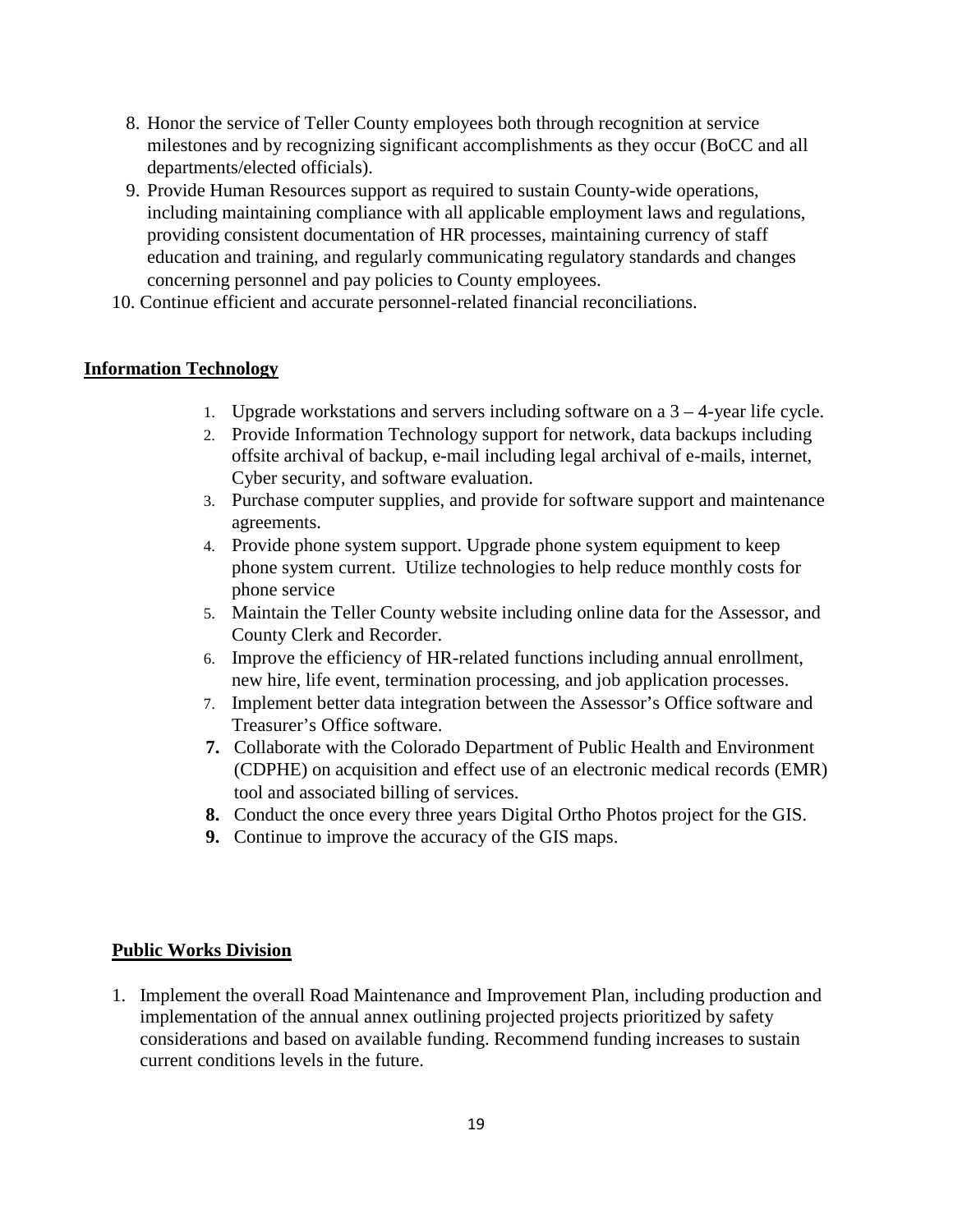- 2. Continue all established programmed preventive maintenance actions to fleet, facilities, parks, roads, and wastewater assets.
- 3. Maintain mandated and safety-oriented transportation programming (snowplow service, dust suppression, striping, signage and safety improvements).
- 4. Emphasize quality in service levels and fixing recurring issues to decrease reactive resource allocation, thus providing sustainable small repairs and improvements throughout the County during less than ideal economic conditions and to recommend prudent expenditures when funding is available that consider long term infrastructure needs.
- 5. Considering the amount of infrastructure completed in 2007-2009, anticipate future needs to ensure that lifecycle costs and needs are accounted for.
- 6. Consider the long-term financial impacts of infrastructure requirements in the LUR and how those impacts will be addressed by the County when the 2<sup>nd</sup> lifecycle costs are anticipated.
- 7. Provide assistance to the Office of Emergency Management, Law Enforcement, and other agencies during emergency situations.
- 8. Develop milestones for the Harris Building, a County owned Support Service Center, upgrades to the County Courthouse Facility and a standard long term death records storage facility. Provide annual brief to the BoCC on condition and status of all facilities and progress towards approved milestones Brief County Administrator of three year financial needs.
- 9. Maintain current parks, trails, and open space and reevaluate funding levels every five years.
- 10. Evaluate inter departmental fleet charges and trends in conjunction with finance on an annual basis and adjust as necessary.
- 11. Continuation of the Fleet Maintenance and Replacement Plan to meet the transportation needs of all departments and elected officials by minimizing vehicle downtime and breakdown rates, reducing costs and carbon footprint through the use of more fuel-efficient vehicles, and ensuring that capital is available for necessary vehicle replacements.

12. Continually evaluate funding level required based on conditions and nature and type of fleet vehicles and provide periodic updates to BoCC and County Administrator annually and in advance of need. Fleet update completed 2017

- 13. Periodically consult with all fleet users concerning usage and compliance with all current fleet policies. If necessary develop a plan to address any deficiencies.
- 14. Annually review DPW staffing as a result of individual and department performance and changes or increases in our fleet or services.
- 15. Continue the use of the Vehicle Auction Program. Examine and adjust TCWU tap fees and user rates periodically as necessary to align revenue with operating costs.
- 16. Ensure TCWU operations remain self sufficient. Monitor Colorado Department of Public Health and Environment regulations to anticipate potential plant upgrades/process changes, and reevaluate the need for future rehabilitation and/or expansion
- 17. Continue the use of existing measurement methods to continually assess and evaluate manpower/budget/service ratios for desired service levels. Be prepared to provide updates to the BoCC and to the public at large or as a result of changes in measurable metrics.
- 18. Ensure all County signage remains compliant with current regulations and execute the replacement plan as appropriate.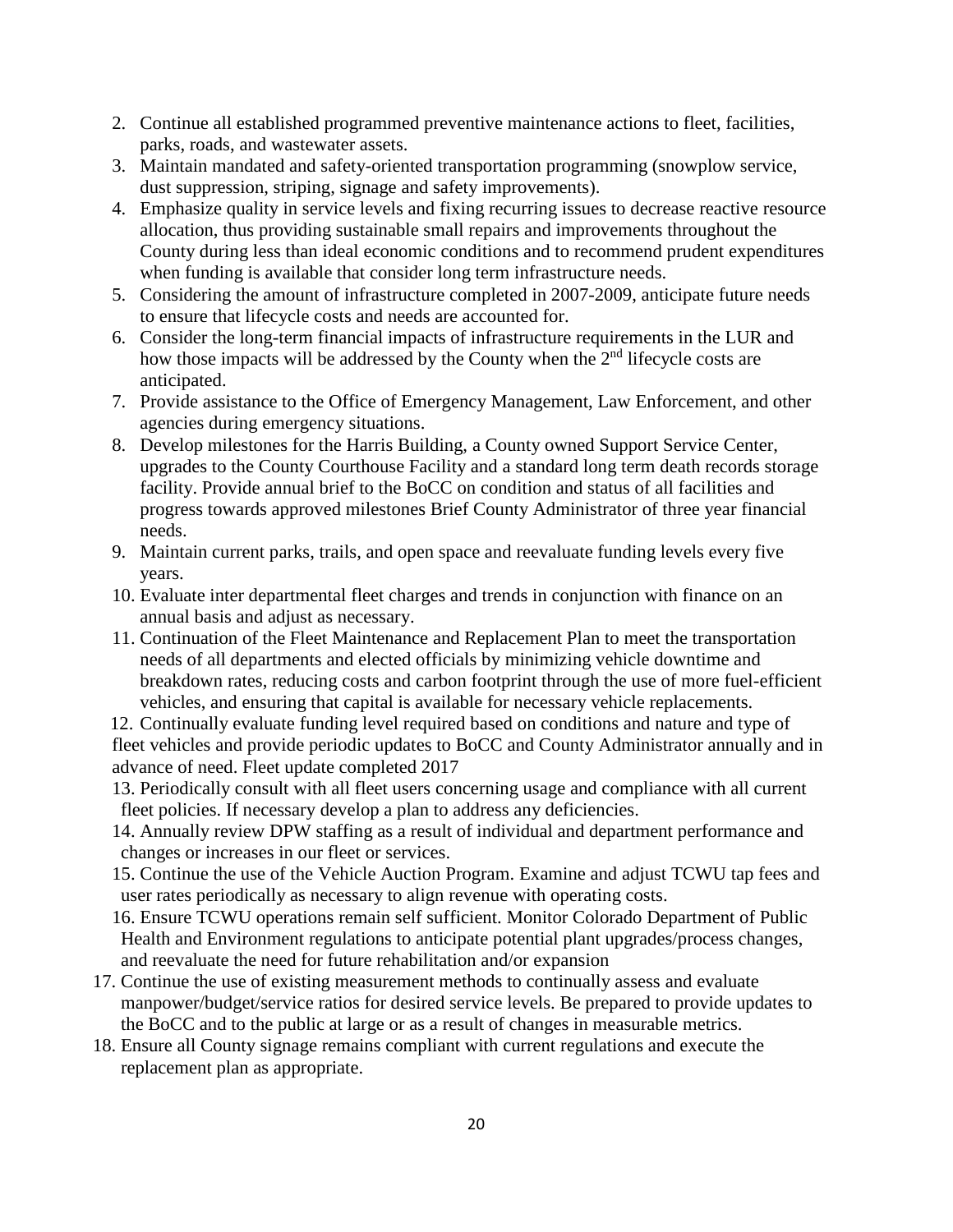- 19. Sustain the four Teller County Parks at current levels and annually evaluate safety and use. Seek and recognize public volunteer support for routine park maintenance and cleanup. Consider signage to recognize public support.
- 20. Continually inventory and assess all assets/infrastructure under our care and practice both short and long-term asset management strategy to ensure proper lifecycle performance. Annually verify and brief the BoCC that we are staying ahead of deterioration curves to provide consistency.
- 21. Improve and use our customer service plan, readily accept feedback and strive to tailor program services to meet Teller County resident and elected officials expectation within budgetary constraints. Maintain policy of transparency by insuring Teller County road plans are open to public comment during the Road Maintenance Improvement Plan (RMIP) presentation.
- 22. Evaluate DPW performance through the use of quantifiable statistical data, Teller County resident feedback and accountability measures.
- 23. Ensure departments are aware of preplanned budgetary meetings, CIPs and supplemental funding meetings. Stay apprised of other departments needs by monitoring the CIP and supplemental budget processes. Assist County Administrator and BoCC with prioritization of annual projects based on manpower vs workload
- 24. Assess all County non-depreciable assets at least every 36 months and in accordance with criteria established by Government Accounting Standards Board (GASB) 34.
- 25. Implement the Facilities Maintenance Plan to provide a systematic process of asset management based on sound engineering, consideration of budgetary constraints, and emphasis on preventive maintenance.
- 26. Provide specialized vehicle maintenance services not available locally to community agencies such as local fire departments and ambulance service providers to shorten downtime and maximize efficiencies for fleet maintenance. While this program generates revenue for the County's Fleet Program it also strengthens local community relationships and provides cost savings to the nonprofit organizations.
- 27. Clear Teller County Right of Ways (ROW) during other mitigation activity and work with local Home and Property Owner Associations to clear road ROW of trees and other hazards to enhance both fire safety and overall safety of the roadways.
- 28. Assist departments and elected officials in achieving desired facility enhancements by assisting them as needed during the programming, planning, and designing phases, and then by executing approved improvement projects within budget and manpower constraints.
- 29. Implement the base line budget for the facilities maintenance function and track reduction of system failures resulting from increased emphasis on preventive maintenance.
- 30. Perform fire mitigation activities at the Catamount Resource Protection Area, setting the example for management of open space.
- 31. Ensure that Teller County assets with historical value are maintained in accordance with applicable regulations and appropriate historical preservation practices.
- 32. Evaluate all existing County infrastructure and facilities to include HVAC, parking, and access and provide annual report to the BoCC along with prioritized recommendations based on feedback from directors and department leaders, urgency or severity of condition and current budget constraints. Include any observed trends or conditions indicating a reduction of planned lifecycle or safety that cannot be accomplished under normal operating budgets.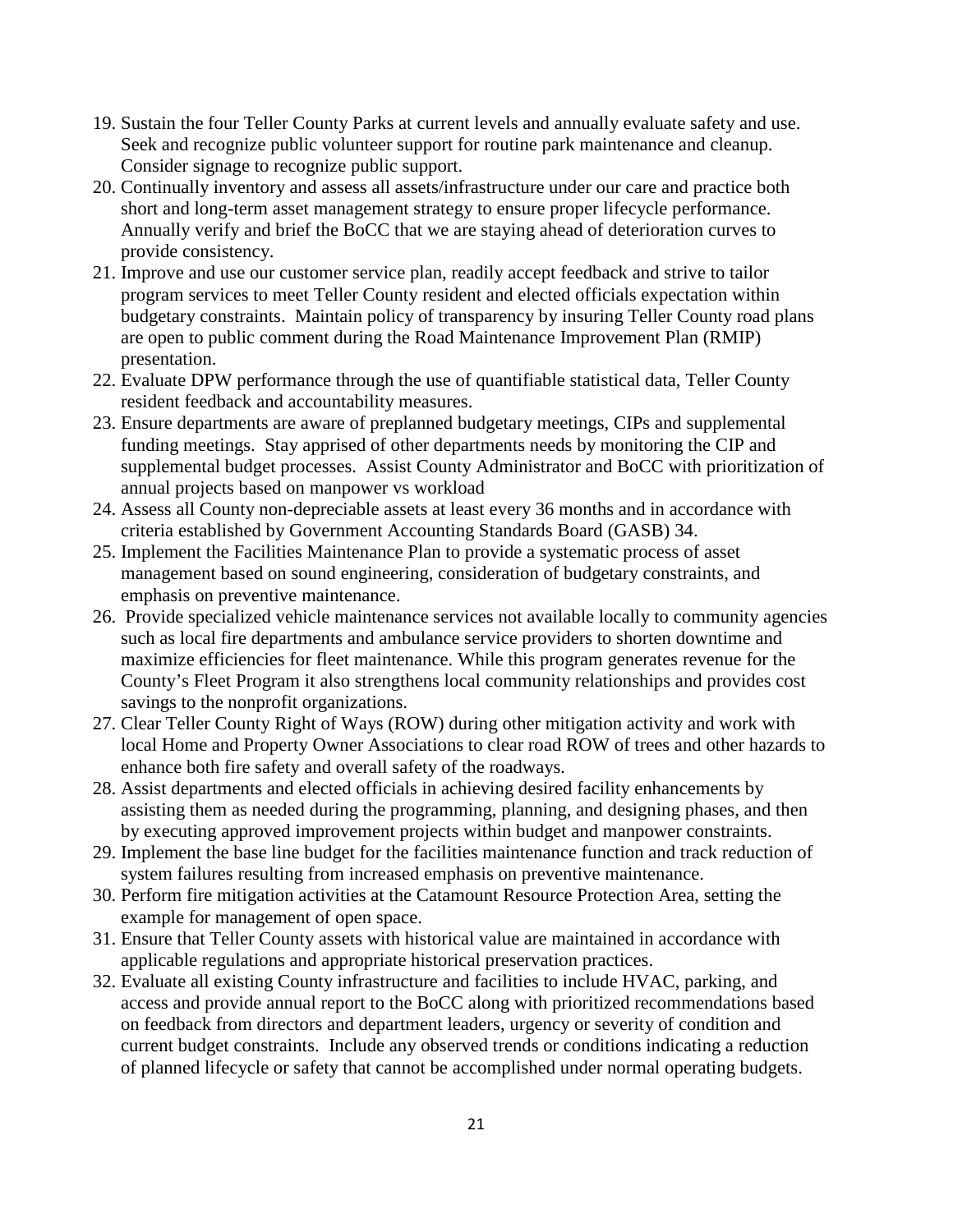## **Community Development Services Division**

#### **All CDSD Departments**

- 1. Continue to develop the support role of the Sheriff's Code Enforcement Officer position with CDSD. Prepare annual report to the County Administrator on Code Enforcement Statistics.
- 2. Continue bi-monthly meetings of the Code Enforcement Team for professional, consistent support of Teller County building code safety and mandated under the Uniform Building Code for Abatement of Dangerous Buildings, the adopted International Building Code, OWTS Regulations and the Teller County Land Use Regulations.
- 3. Seek and review customer service input from Teller County residents and continue to make customer service a priority. Strive for on-time or early approval of permit requests and requests for information.
- 4. Promote and maintain open professional relationships with our incorporated cities (Woodland Park, Cripple Creek and Victor)0, adjacent and other rural counties, reviewing best practices, lessons learned, regulations, and experiences that may benefit Teller County in the future or when presented with similar challenges or developments.

#### **Building**

- 1. Develop the capability of the Front Office staff to conduct plans reviews for small projects to optimize customer service.
- 2. Emphasize respect for the customer and service excellence in scheduling/conducting inspections, issuing permits and contractor licenses, and investigating and resolving complaints and violations in support of building code safety.
- 3. Update and simplify handouts and applications.
- 4. Increase participation by the Building Official, Inspectors, Plans Examiner, and Front Office staff with the Colorado Chapter of the International Code Council (CCICC) to improve communication with other jurisdictions, increase access to outside resources and raise professionalism through certification/continuing education, strengthening staff support to the public.
- 5. Use and systematically update e-mail lists of contractors to communicate, on a quarterly basis, notifications of code changes and other information affecting the building industry.
- 6. Incorporate and adopt necessary changes to the Teller County Building Codes for the upcoming three-year cycle in accordance with the International Code Council  $-$  (ICC).
- 7. Use and receive updates and training of the permitting system (Building Department Assistance, BDA) to provide current and accurate information to customers and to assist staff in integrating the roles of the other divisions within the department in the review and issuance of permits).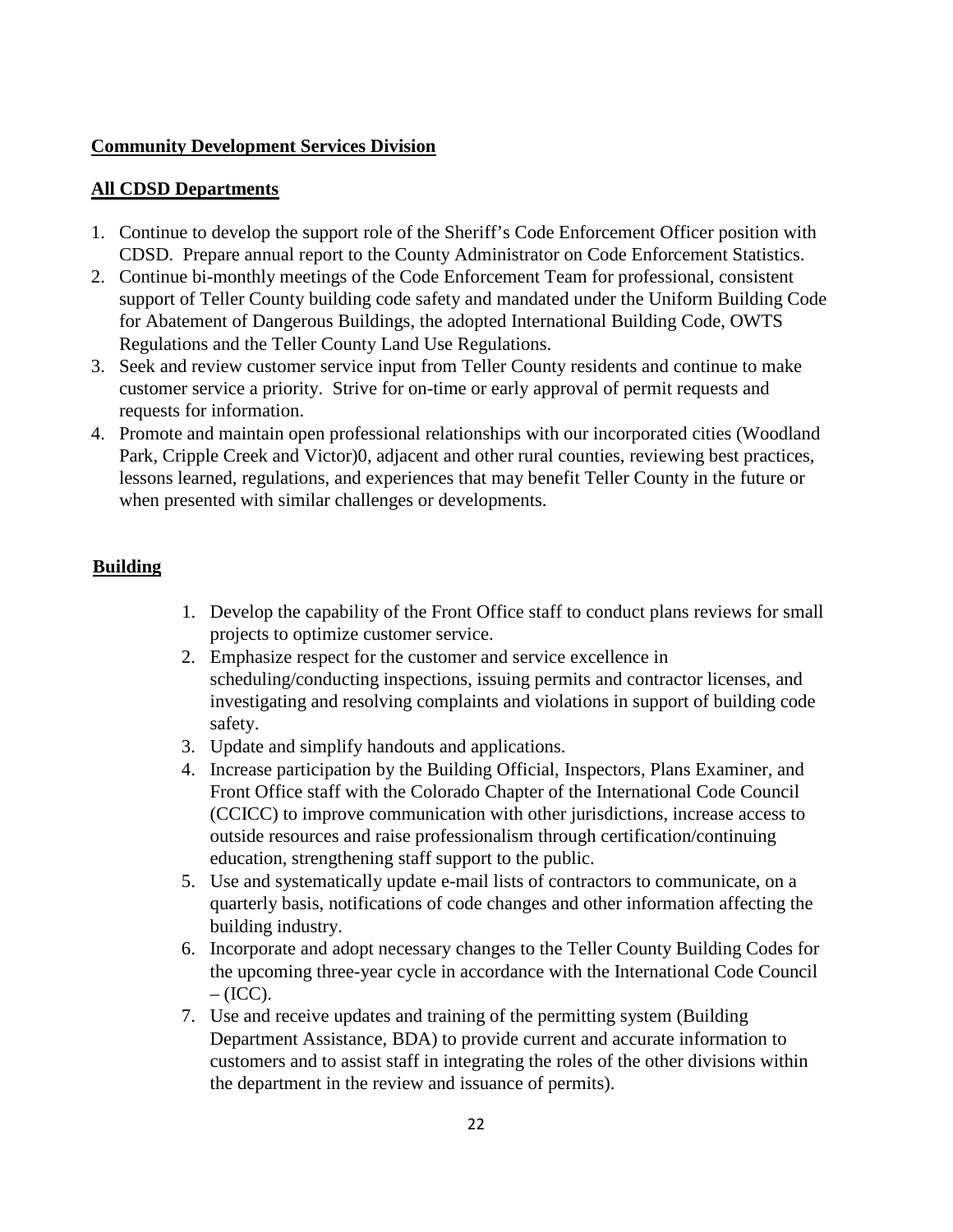- 8. Maximize the capabilities of the Pikes Peak Regional Building Department (PPRBD) permit system by utilizing the newly acquired scanner to accommodate blueprint size documents, making them accessible to customers and bringing us closer to a paperless operation.
- 9. Continue to scan all existing building plans for both archival requirements and Teller County Assessor needs for NOV and taxation information.
- 10. Issue and administer septic permits in accordance with Onsite Wastewater Treatment Systems (OWTS) including inspections.
- 11. Incorporate and adopt necessary changes to the Onsite Wastewater Treatment Systems (OWTS) Regulations in accordance with the Colorado Department of Public Health and Environment (CDPHE) and input from the Environmental Health Officer.

# **PLANNING**

- 1. Continue review, update, and develop sensible Land Use Regulations (LUR) as appropriate, that protect the rights of individual property owners, adjacent and adjoining property owners, preserve the character of Teller County as a desirable mountain haven, while allowing responsible and measured growth where appropriate and pursuant to the Master Plan.
- 2. Continue to monitor State legislation concerning evolvement of medical and recreational marijuana as it relates to Article V, Section 1 (4) of the Colorado Constitution, Article XVIII, Sections 14 & 16 as well as Amendment 64
- 3.

Use the Wildfire Hazard Plan and Land Use Regulations in evaluating new development as part of the effort to reduce the wildfire hazard, incorporating enhanced criteria from the International Code Council Wildland Interface Code if appropriate. *Should this not be under the OEM section? In addition, the Building Department has not adopted the International Code Council Urban-Wildland Interface Code.*

4. Continue to emphasize respect for customers and service excellence regarding land use and development issues, including review of building permit applications for compliance with Teller County LUR, review and processing of LUR applications (including amendments, appeals, flood plain development, subdivisions, rezoning, zoning variance, and others), investigation and resolution of zoning violations, and other tasks which contribute to sound master land use planning. Update and simplify form where possible.

- 5. Encourage career development, training, certification, and continuing education for the planning staff to strengthen professionalism and improve the quality of planning support to the public.
- 6. Annually review land use regulations (LUR) with an objective of revising or removing erroneous or unnecessary requirements and recommend changes as appropriate to the BoCC.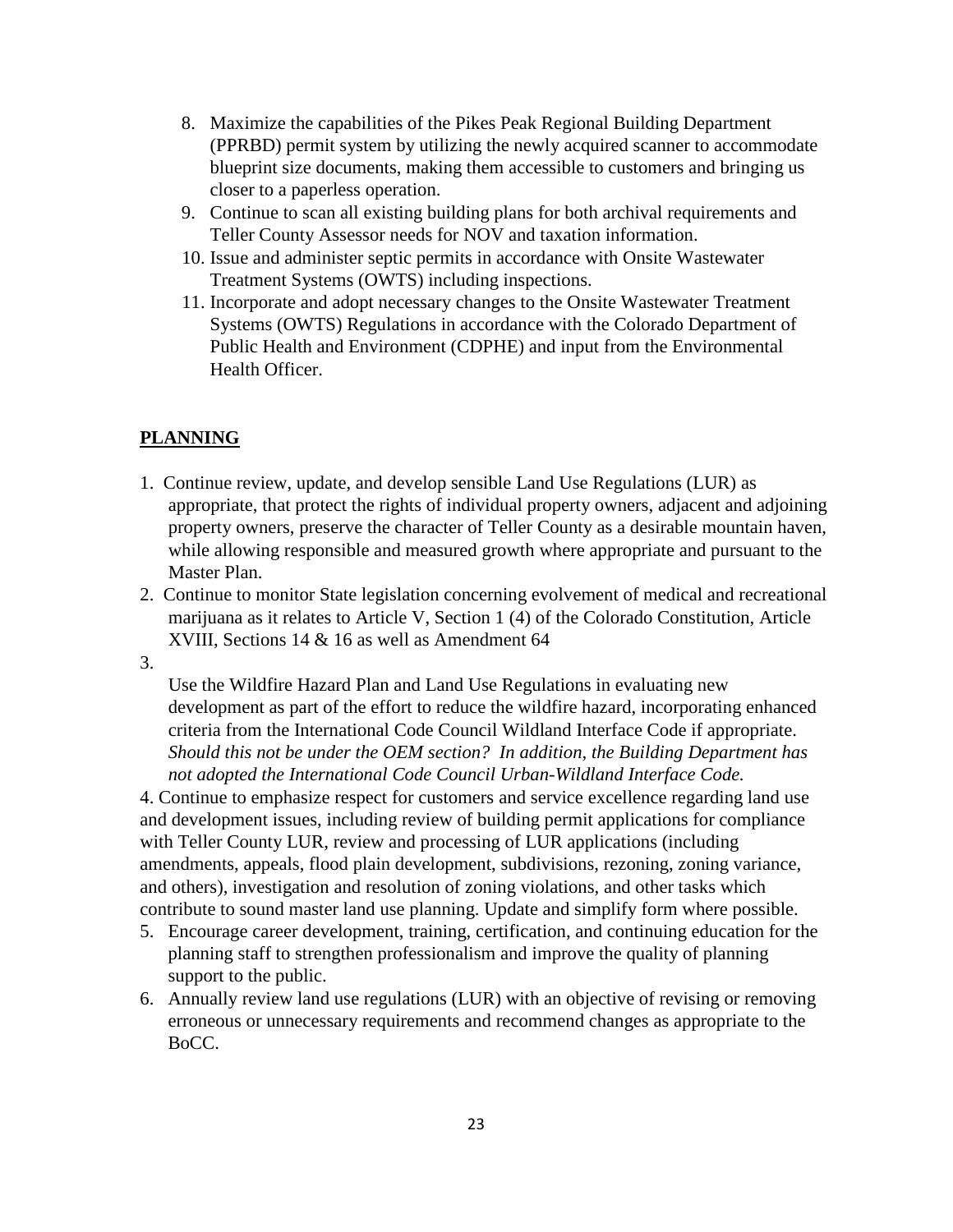7. Reintroduce and maintain the audit program for all CUP, SUP, and Variance permits, where applicable.

#### **County Assessor**

- 1. Provide property assessments for tax purposes and transfer ownership records for all Teller County property transactions.
- 2. Continue systematic workforce development, to include periodic review and, if necessary, realignment of employee responsibilities, ongoing internal crosstraining to provide back-up for critical functions, and use of an annual education survey to maximize educational resources.
- 3. Continue implementation and improvement of a recurring, one and-a- half year schedule prior to each valuation, incorporating inspection and review of all properties, and promoting a consistent, methodical and current valuation process.
- 4. Ensure all Teller County property sales on the Assessor's website are updated on a daily basis public use and continue to improve the website through customer feedback.
- 5. Improve the level of service available to Teller County property owners by continuous, proactive efforts to provide relevant, easily accessible information in a user-friendly format through the use of online services and in person.
- 6. Increase visibility of assessment processes during revaluation years through heightened public contact, especially through the media.
- 7. Along with IT support, maintain the Assessor's website, server and internal property management program with clear instructions and accurate data tables in order to:
- 8. Aid property owners who wish to correct property information in the Assessor's records or to protest the Notice of Value for a particular reevaluation period.
- 9. To realize a cost savings to Teller County taxpayers by reducing the number of duplicative appeals generated by incorrect processes or inaccurate data.

#### **Clerk and Recorder**

- 1. Provide prompt and courteous assistance to the public regarding requests for documentation, general information, and research to answer specific queries. Implement programs pertaining to the Motor Vehicle, Elections, Recording and Vital Statistics, Clerk to the Board and all Departments with the Clerk and Recorders Office and keep abreast of changing laws.
- 2. Provide and improve service excellence to Teller County citizens in support of elections, transactions involving motor vehicles, providing vital statistics and recording documents for public record.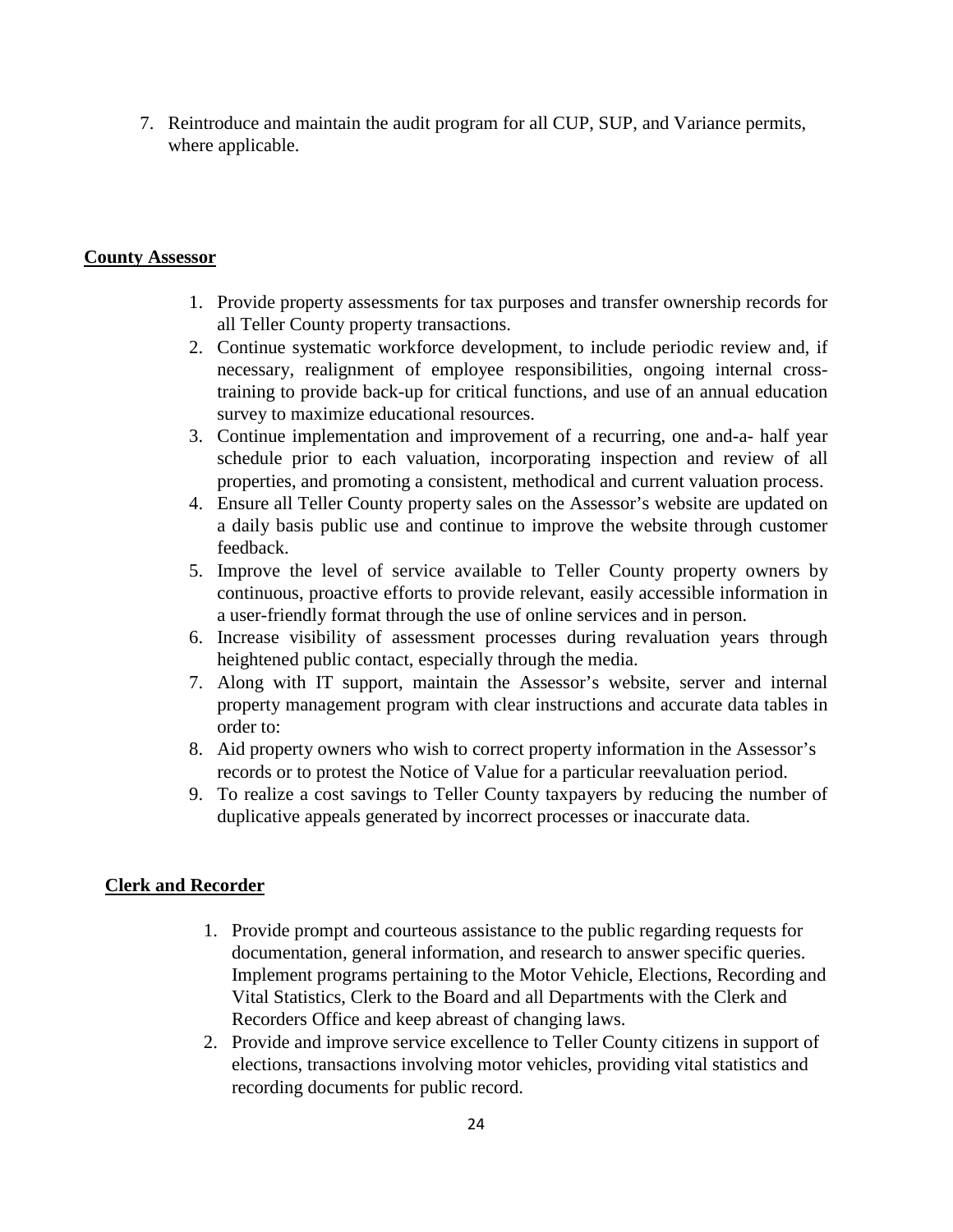- 3. Monitor efficiency, effectiveness and usage rates of the Woodland Park Branch Office and make service adjustments as necessary.
- 4. Conduct all primary, general, special elections, recounts and recalls held in Teller County, including registration of voters, publishing notice of elections, appointment and training of election judges, printing and distributing Execute state laws relating to motor vehicles (including certification of automobile titles and motor vehicle registration), register, issue, and report to the state licenses for all marriages and civil unions, and administer processes concerning liquor licenses in accordance with applicable federal, state, and local laws.
- 5. Record and index documents establishing ownership of property and other documents, maintain a file of plats and maps, register, issue, and report to the State Registrar vital statistics (birth, death, and fetal death records), and maintain responsibility for the safekeeping of all associated public records.
- 6. Notify each person affected by change in property valuation ordered by the Board of Equalization, furnish the County Assessor with a copy of each notice, and publish notice to the public of the date and time the County Board of Equalization will meet to hear appeals.
- 7. Record all proceedings of the Board of County Commissioners and preserve and file all accounts acted upon by the Board to allow timely availability of accurate, pertinent information to Teller County Citizens.
- 8. Continue systematic workforce development, succession **training**, to include redefinition and possible realignment of employee responsibilities, cross training to provide back-up for critical functions, and an annual education plan promoting career development.
- 9. Continue scanning and indexing of older documents and maps.
- 10. Implement standardized monthly reports and procedures along with the Teller County Finance Department for the Clerk & Recorders Trust Fund and maintain reconciliations on a monthly basis.

#### **County Surveyor**

- 1. The primary function of the Teller County Surveyor's office is to protect, maintain, and perpetuate land survey monuments. The Teller County Surveyor represents the county in all boundary disputes originating in the Public Land Survey System. State law requires the County Surveyor to maintain a plat records file and indexing system for all survey plats. The County Surveyor may provide professional land surveying services to other County departments. The County Surveyor or the appropriate designee shall index for recording all land survey plats filed in the Clerk and Recorder's Office.
- 2. Administer Teller County land survey records, re-establish and maintain official government survey monuments and review property boundaries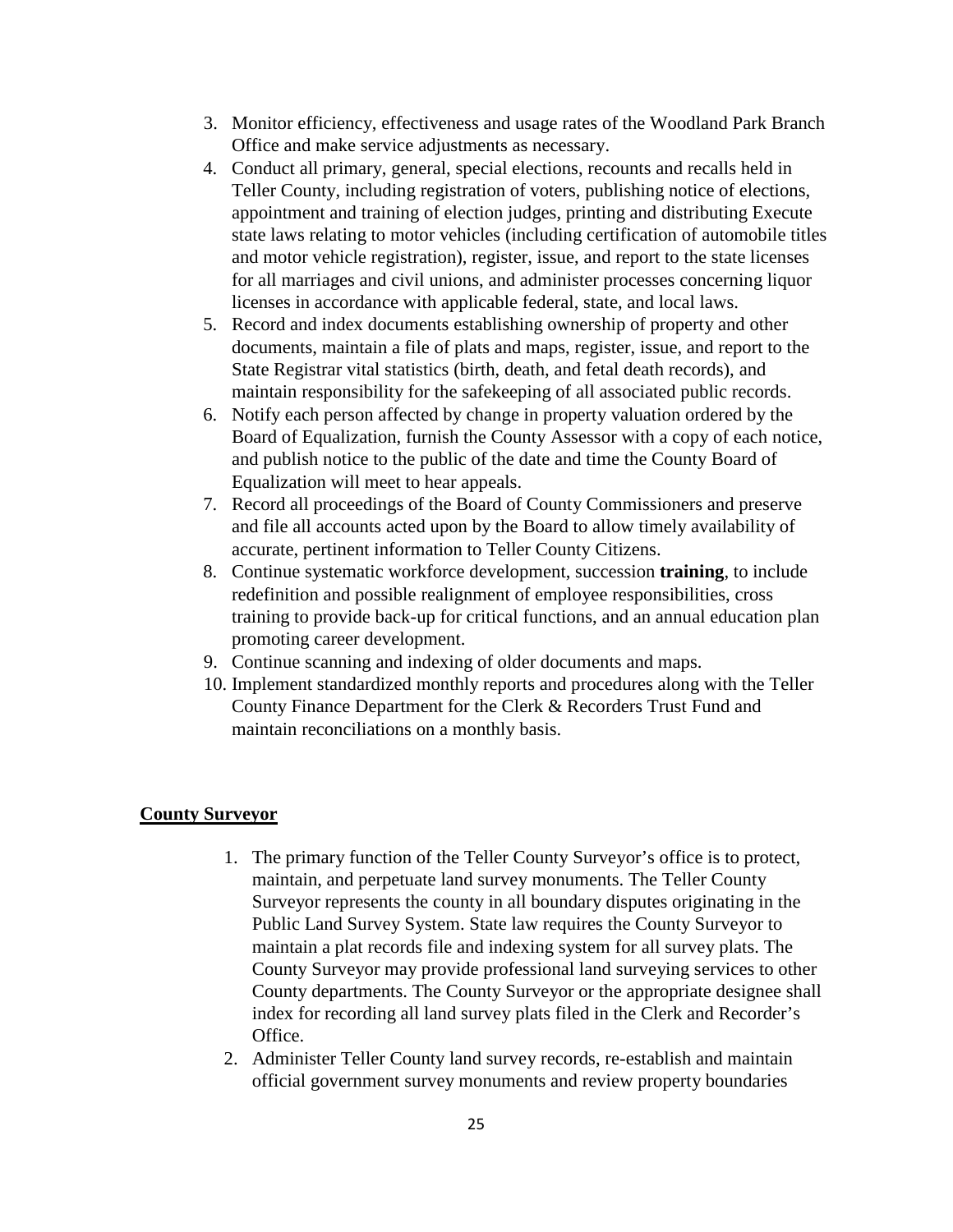surveys and subdivision plans. Complete additional requirements and duties as outlined by the National Association of County Surveyors (NACS).

- 3. Review County deeds along with other evidence and render a professional opinion as to the locations and any conflicts of the boundaries of Teller County land.
- 4. Set monuments on County property corners and mark them so they can be easily found and identified.
- 5. Keep an accurate record of all services performed and measurements obtained involving County surveys. Recurring: identify and advise Teller County residents or government entities of any apparent defect in land description or evidence of conflict of ownership and/or use.
- 6. Prepare plats and maps of County property indicating boundary measurements, any monuments found and placed, and the calculated area.

#### **Office of Emergency Management**

#### Planning

- 1. Continually update threat, hazards, and risk analysis for Teller County and communicate situational awareness to all emergency services partner agencies.
- 2. Continually update and maintain an Emergency Operations Plan (EOP) and Emergency Support functions (ESF) that align with the National Response Framework (NRF) and in compliance with the National Incident Management System (NIMS).
- 3. Continue to develop citizen volunteer programs that focus on the use of unique skill sets to include retired first responders and military Veterans. Continue to evaluate grant opportunities that support training and exercises.
- 4. Continue planning activities that promote federal, state, regional and local governmental agencies, non-governmental/volunteer organizations, and private sector stakeholders' coordination and cooperation
- 5. Continue to maintain Continuity of Operations (COOP)and Continuity of Government (COG), plans that ensures County operations are sustained during emergency/disaster incidents.
- 6. Evaluate Federal/State grant program funding opportunities to secure emergency and disaster response equipment, training, and exercise funds that provide sound returns on investments, for Teller County Recurring: evaluate operational plans through exercises, training and real world events using After-Action Reports (AAR), Lessons Learned, and Best Management Practices (BMP) to support validation and revision of plans.
- 7. Ensure and advocate for an appropriate level of Wildfire Contingency Funding during budgetary funding considerations based on prudent risk assessment and current and predicted environmental conditions.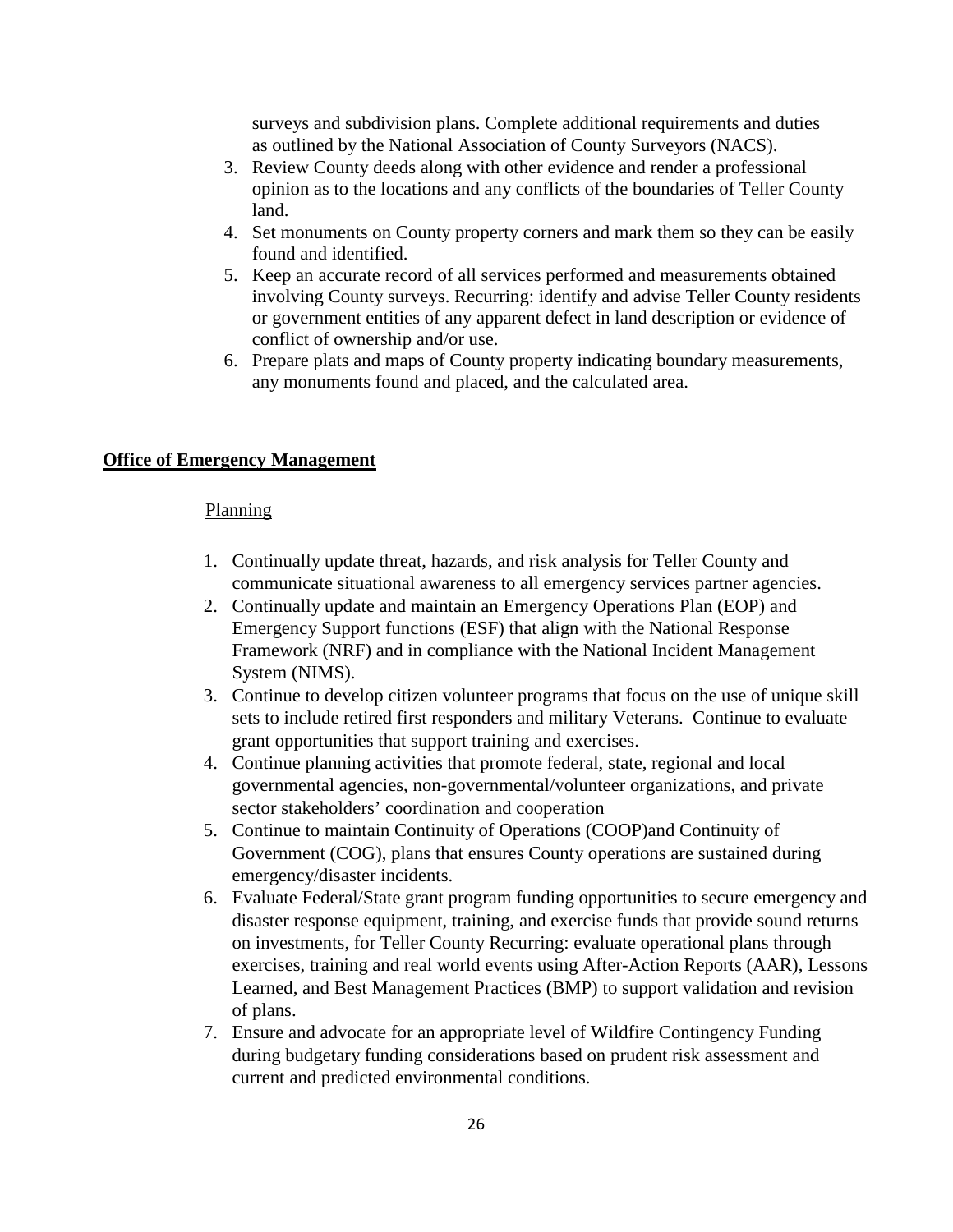8. Conduct annual training and exercise programs that maintain adequate levels of first responder and support personnel knowledge and skills to ensure effective incident response and recovery.

#### Preparedness

- 1. Sustain the Citizen Corps and Local Emergency Planning Council comprised of [representatives from emergency responder disciplines; elected officials; nongovernmental, civic, volunteer, and faith-based organizations; special needs advocacy groups; the private sector; neighborhood associations; educational institutions; critical infrastructure and public utilities)and, ; the private business sector to incorporate local expertise into emergency planning.
- 2. Provide emergency information sharing and education presentations for the public on prevention, protection, emergency response, and recovery for all hazards, with specific considerations for high-threat hazards for the area in which they live and work.
- 3. Continue to update the Teller County "When Disaster Strikes Home" emergency preparedness publication and distribute to citizens and visitors of Teller County.
- 4. Establish Memorandums of Understanding (MOU) with non-profit, nongovernmental and private sector stakeholders to augment governmental resources.

#### Response

- 5. Continue to refine uniform, standardized practices for the County Incident Management Team (IMT) and Incident Response Team (IRT) that facilitates effective multi-agency, multijurisdictional incident response, coordination and logistics support
- 6. Continue to engage Teller County Employees, other government and nongovernment agency, volunteer and private sector representatives to serve in the County Emergency Operations Center (EOC) and provide training and exercises that ensure consistent coordination of activities throughout operations.
- 7. Fund, upgrade and enhance critical, communications infrastructure that ensures County-wide, multi-agency interoperability and information sharing capabilities.
- 8. **S**ustain logistics management capabilities to identify, record, inventory, dispatch, mobilize, and track human and material resources,
- 9. Supplement funding for Fire Control, Haz Mat and EMS agency training, exercises, supplies and materials costs.
- 10. Enhance the participation of County and municipal government agency representatives as members of the South Central Homeland Security Region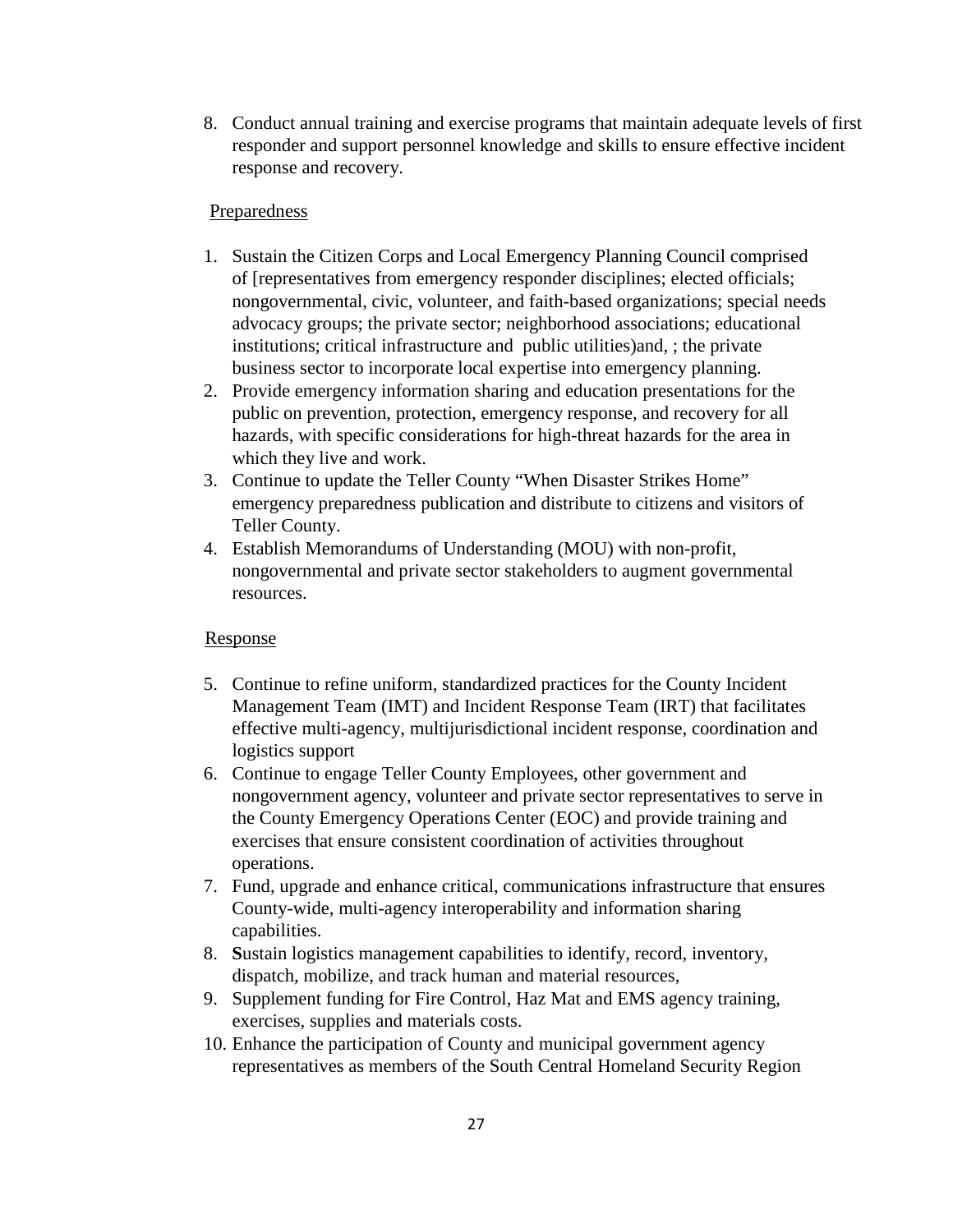and its working groups to build greater regional response, training, exercise, resource and information sharing capabilities.

- 11. Conduct at a minimum, annual, multi-agency exercises (tabletops, functional, full-scale) that test and evaluate capability status to identify gaps, document necessary improvements, and update response plans.
- 12. Update the County Animal Response Team (CART) Standard Operating Procedures (SOP) to facilitate small animal and livestock evacuations (CSU Extension)

#### **Recovery**

1. Continue to work with Teller County Finance Department to assist in management and documentation of Federal/State Disaster Fund reimbursement grants

#### **Mitigation**

- 1. Continue to conduct public outreach through community wildfire planning that encourages property owners to eliminate vegetation and other fire hazards
- 2. Maintain and sustain the County Multi-Hazards Mitigation Plan.
- 3. Leverage Federal/State Hazards Mitigation funding sources that result in the ability to effectively reduce hazards and risks

#### **CSU Extension**

- 1. Continue opportunities for Teller County youth to present their projects in the annual County fair or through another public venue.
- 2. Maintain and enhance the foundation of traditional 4-H programs as well as the non-traditional 4-H opportunities.
- 3. Maintain contact with alternative schools, parks and recreation agencies, head start/youth groups, and home school groups to stimulate interest in traditional 4-H clubs or non-traditional 4-H programs.
- 4. Provide and improve youth development, after school, and school enrichment programs.
- 5. Develop and provide other programs, which meet identified community needs and desires.
- 6. Create new programming for small acreage management.
- 7. Rely on the inputs of the CSU Advisory Committee to address specific areas of programming interest and to update as needed the overall work plan which identifies issues and promotes action.